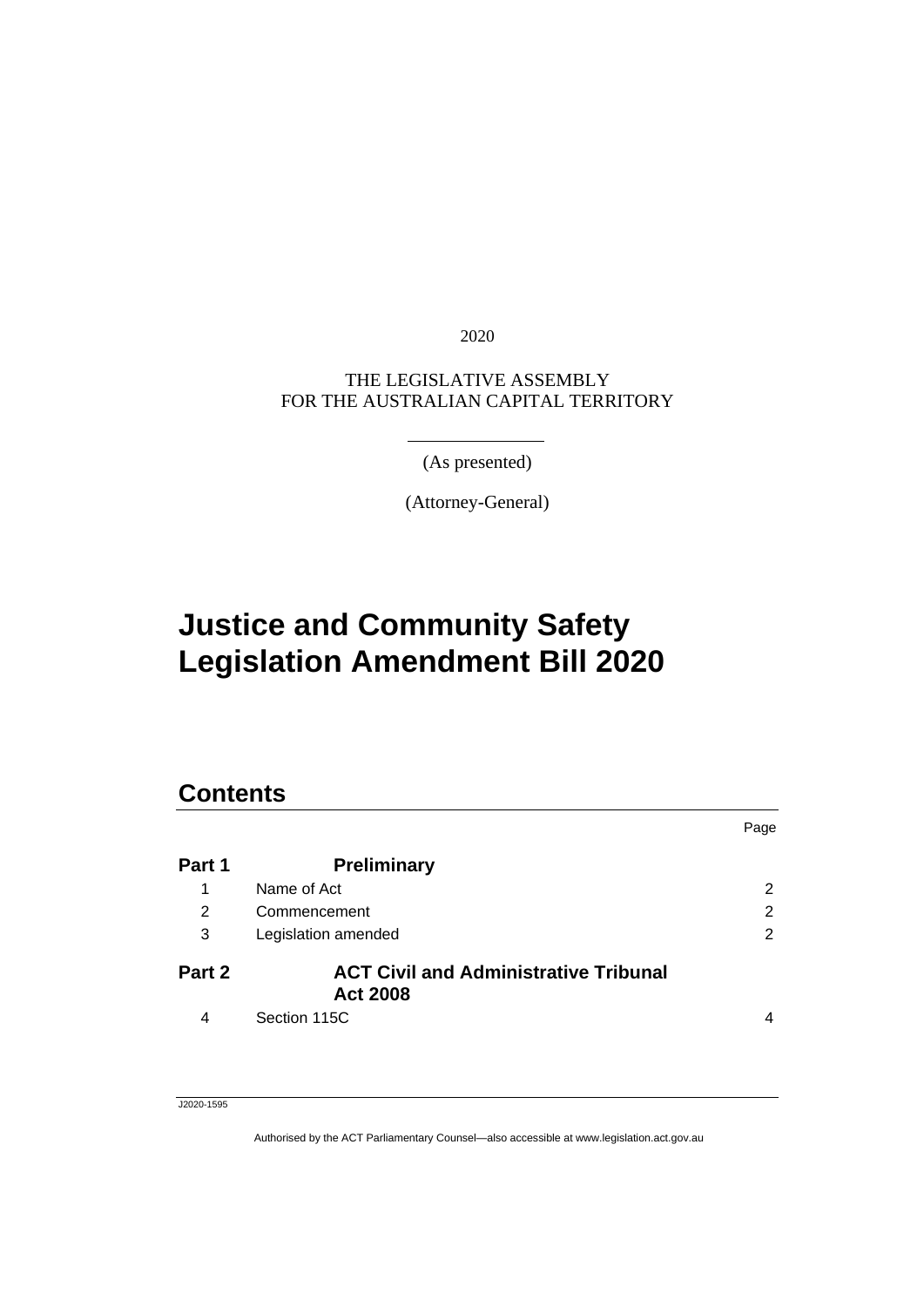| <b>Contents</b> |
|-----------------|
|-----------------|

| Part 3     | <b>ACT Civil and Administrative Tribunal</b><br><b>Regulation 2009</b>                                |                |
|------------|-------------------------------------------------------------------------------------------------------|----------------|
| 5          | Sections 9 and 10                                                                                     | 5              |
| Part 4     | <b>Administration and Probate Act 1929</b>                                                            |                |
| 6          | Section 38A                                                                                           | $\overline{7}$ |
| 7          | Section 46                                                                                            | 8              |
| Part 5     | <b>Associations Incorporation Act 1991</b>                                                            |                |
| 8          | Definitions-pt 5<br>Section 70B, definition of reviewer, paragraph (a)                                | 9              |
| Part 6     | <b>Crimes (Sentence Administration) Act 2005</b>                                                      |                |
| 9          | Victims register-young offenders<br>Section 215A (6)                                                  | 10             |
| 10         | Disclosures to registered victims-young offenders<br>Section 216A (5), definition of director-general | 10             |
| Part 7     | <b>Guardianship and Management of Property</b><br><b>Act 1991</b>                                     |                |
| 11         | ACAT directions etc for enduring powers of attorney<br>Section 62 (1)                                 | 11             |
| 12         | Section 62 (4) and (5)                                                                                | 11             |
| 13         | Request for accounts-enduring powers of attorney<br>Section 64 (1)                                    | 11             |
| 14         | Section 64 (2)                                                                                        | 11             |
| Part 8     | <b>Legal Profession Act 2006</b>                                                                      |                |
| 15         | Suitability matters<br>New section 11 (1) (ba)                                                        | 12             |
| 16         | External administration proceedings under Corporations Act<br>Section 125 (6)                         | 12             |
| 17         | Register of disciplinary action<br>New section 448 (2A)                                               | 12             |
| 18         | Dictionary, new definition of Chapter 5 body corporate                                                | 12             |
| contents 2 | Justice and Community Safety Legislation Amendment                                                    |                |

Bill 2020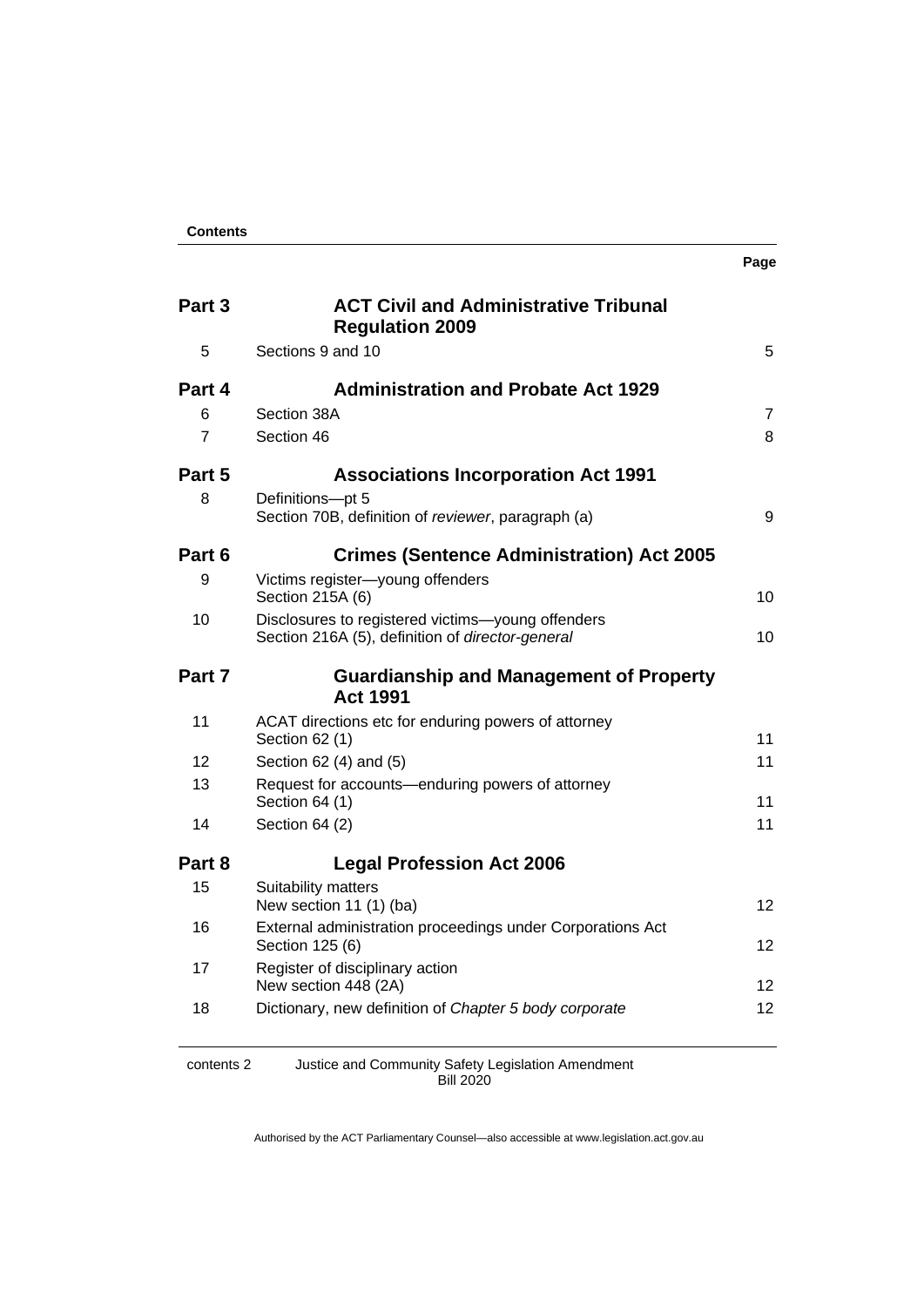| <b>Contents</b> |
|-----------------|
|-----------------|

|         |                                                                                    | Page |
|---------|------------------------------------------------------------------------------------|------|
| 19      | Dictionary, definition of show-cause event, new paragraph (aa)                     | 13   |
| Part 9  | <b>Legislation Act 2001</b>                                                        |      |
| 20      | Making of certain statutory instruments by Executive<br>Section 41 (2) (b)         | 14   |
| 21      | Section 41 (4)                                                                     | 14   |
| 22      | <b>Exercise of functions of Executive</b><br>Section 253 (3)                       | 14   |
| Part 10 | <b>Lotteries Act 1964</b>                                                          |      |
| 23      | Determination of fees<br>Section 18A (1)                                           | 15   |
| Part 11 | <b>Mental Health Act 2015</b>                                                      |      |
| 24      | Removing person from affected person register<br>Section 133 (3)                   | 16   |
| 25      | Section 133 (4)                                                                    | 16   |
| Part 12 | <b>Powers of Attorney Act 2006</b>                                                 |      |
| 26      | Keeping records-enduring powers of attorney<br>Section 47 (1)                      | 17   |
| 27      | Section 47 (2) to (4)                                                              | 17   |
| 28      | Keeping property separate—enduring powers of attorney<br>Section 48 (1)            | 17   |
| 29      | Section 48 (1A), (3) and (4)                                                       | 17   |
| Part 13 | <b>Public Sector Management Act 1994</b>                                           |      |
| 30      | Ministerial responsibility and functions of administrative units<br>Section 14 (4) | 18   |
| Part 14 | <b>Public Trustee and Guardian Act 1985</b>                                        |      |
| 31      | Wills<br>Section 22 (2) and (3)                                                    | 19   |
| 32      | Public trustee and guardian may require information or documents<br>Section 66 (1) | 19   |
| 33      | Section 66 (1A), (3) and (4)                                                       | 19   |

Justice and Community Safety Legislation Amendment Bill 2020 contents 3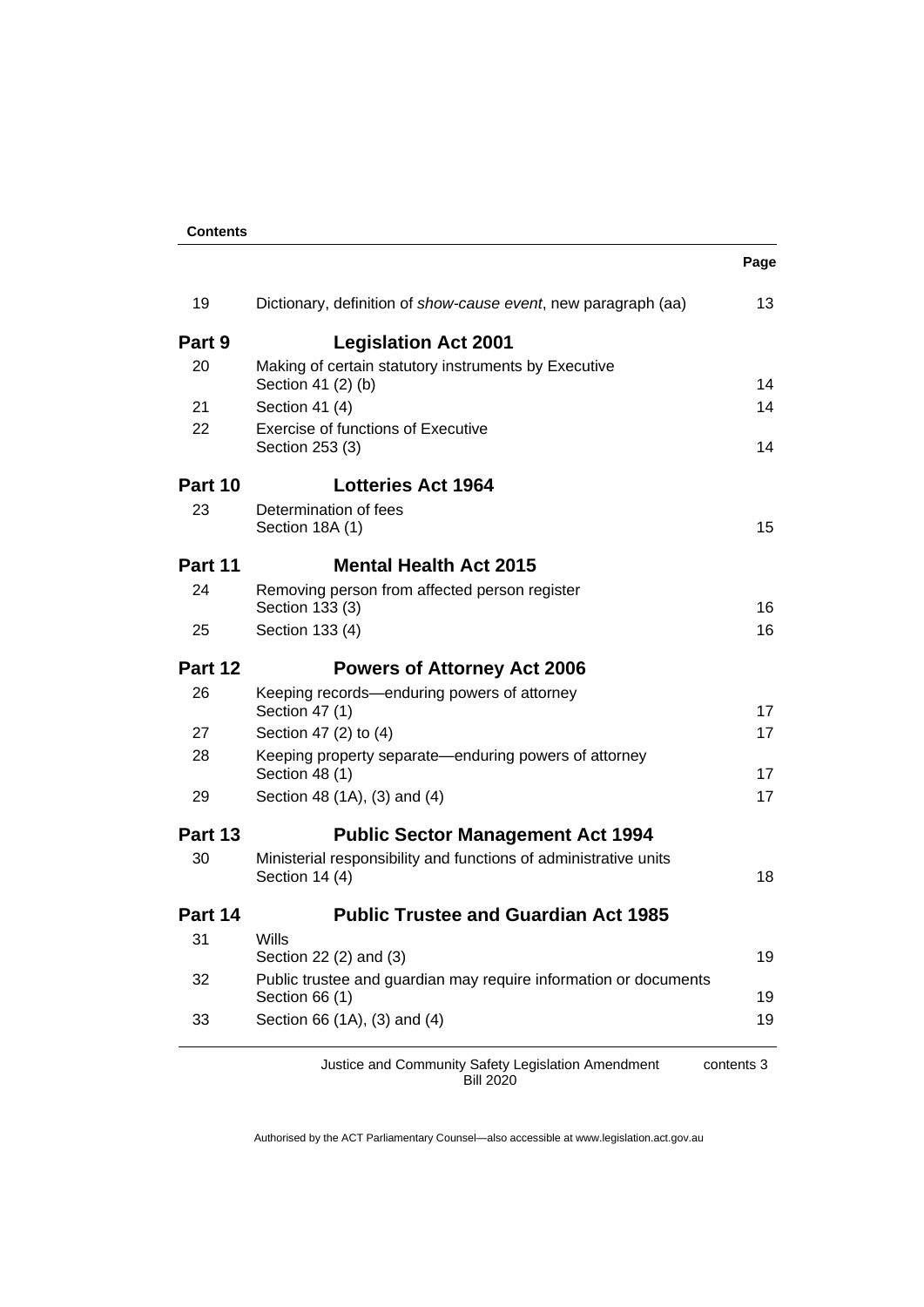|         |                                                                               | Page |
|---------|-------------------------------------------------------------------------------|------|
| Part 15 | <b>Residential Tenancies Act 1997</b>                                         |      |
| 34      | Certain types of agreements not occupancy agreements<br>New section 71CA (da) | 20   |
| 35      | Standard residential tenancy terms<br>Schedule 1, clause 13 (1)               | 20   |
| Part 16 | <b>Retirement Villages Regulation 2013</b>                                    |      |
| 36      | Sections 35, 36 and 37 headings                                               | 21   |
| Part 17 | <b>Security Industry Regulation 2003</b>                                      |      |
| 37      | Exempt people—Act, s 9<br>Section $6(1)(k)$                                   | 22   |
| Part 18 | Wills Act 1968                                                                |      |
| 38      | Section 31C                                                                   | 23   |

contents 4 Justice and Community Safety Legislation Amendment Bill 2020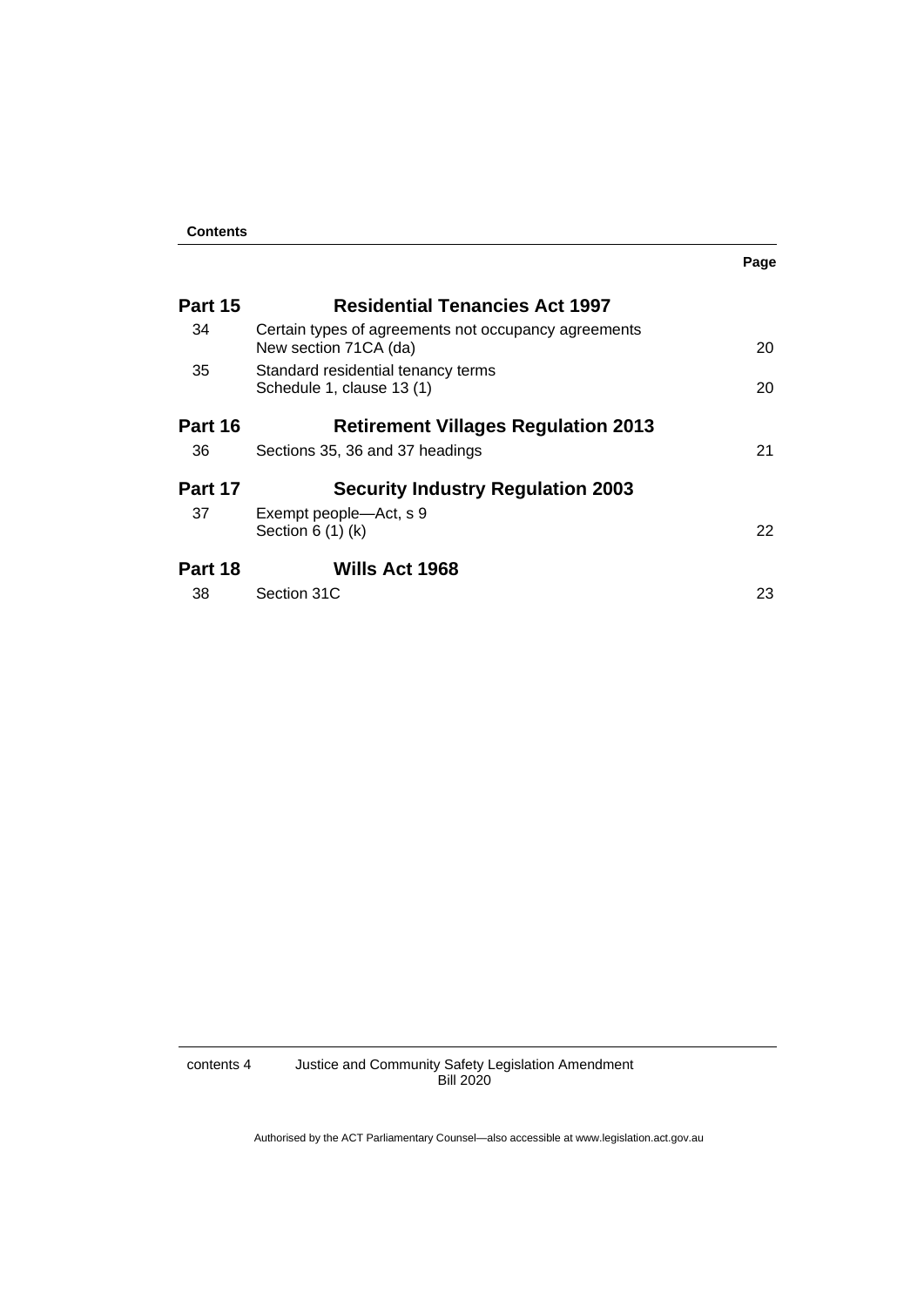2020

### THE LEGISLATIVE ASSEMBLY FOR THE AUSTRALIAN CAPITAL TERRITORY

(As presented)

(Attorney-General)

# **Justice and Community Safety Legislation Amendment Bill 2020**

### **A Bill for**

I

An Act to amend legislation about justice and community safety

The Legislative Assembly for the Australian Capital Territory enacts as follows:

J2020-1595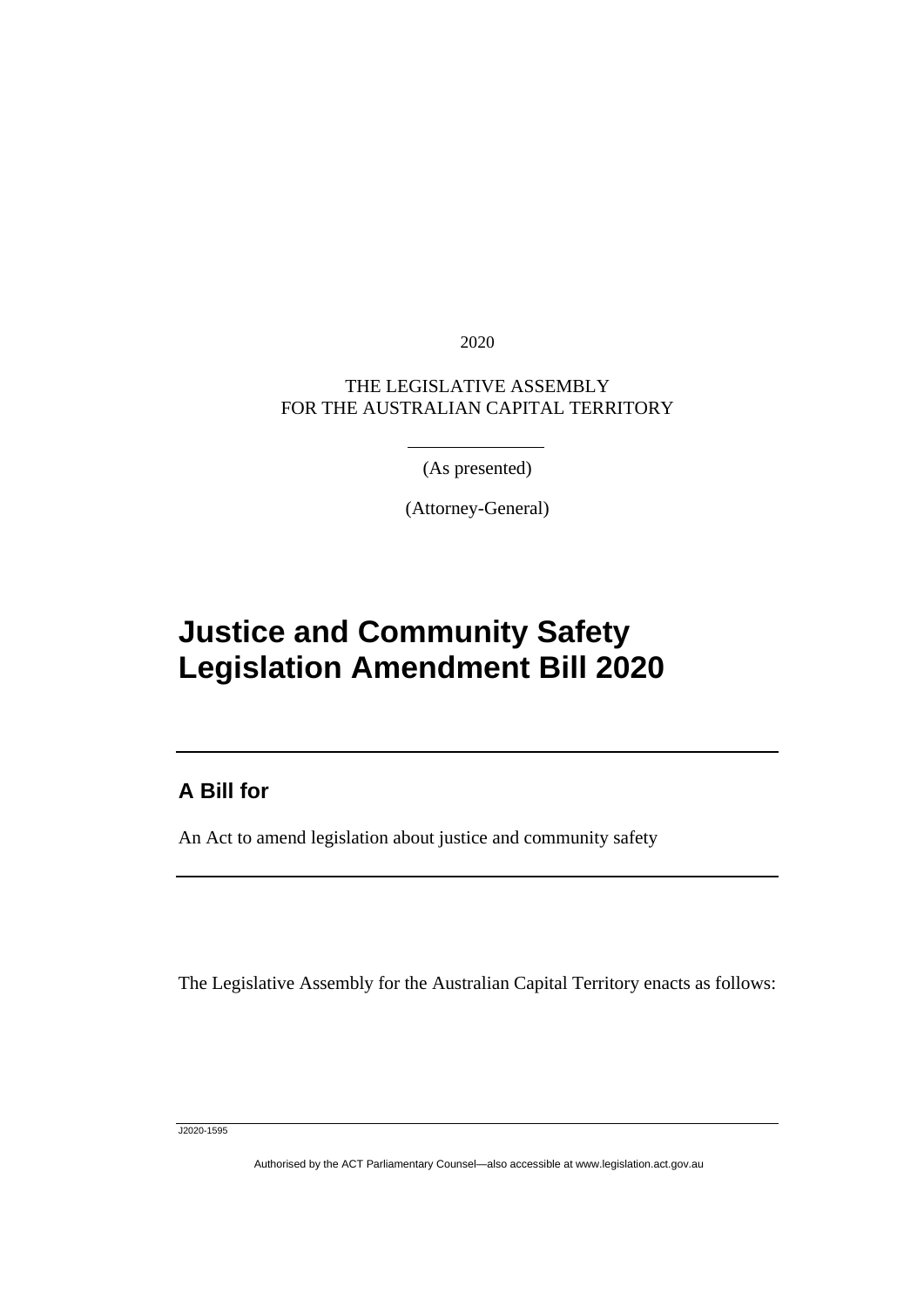### Part 1 **Preliminary**

Section 1

# <span id="page-5-0"></span>**Part 1 Preliminary**

<span id="page-5-3"></span><span id="page-5-2"></span><span id="page-5-1"></span>

|                |     | <b>Name of Act</b>                                                                                                                       |
|----------------|-----|------------------------------------------------------------------------------------------------------------------------------------------|
|                |     | This Act is the Justice and Community Safety Legislation Amendment<br>Act 2020.                                                          |
| $\overline{2}$ |     | <b>Commencement</b>                                                                                                                      |
|                | (1) | This Act (other than section 34) commences on the 7th day after its<br>notification day.                                                 |
|                |     | <b>Note</b><br>The naming and commencement provisions automatically commence on<br>the notification day (see Legislation Act, s 75 (1)). |
|                | (2) | Section 34 commences on the commencement of the Residential<br>Tenancies Amendment Act 2020 (No 2), section 25.                          |
| 3              |     | <b>Legislation amended</b>                                                                                                               |
|                |     | This Act amends the following legislation:                                                                                               |
|                |     | <b>ACT Civil and Administrative Tribunal Act 2008</b>                                                                                    |
|                |     | <b>ACT Civil and Administrative Tribunal Regulation 2009</b><br>$\bullet$                                                                |
|                |     | <b>Administration and Probate Act 1929</b><br>٠                                                                                          |
|                |     | <b>Associations Incorporation Act 1991</b>                                                                                               |
|                |     | <b>Crimes (Sentence Administration) Act 2005</b><br>$\bullet$                                                                            |
|                |     | <b>Guardianship and Management of Property Act 1991</b><br>$\bullet$                                                                     |
|                |     | <b>Legal Profession Act 2006</b>                                                                                                         |
|                |     | <b>Legislation Act 2001</b>                                                                                                              |
|                |     | Lotteries Act 1964<br>$\bullet$                                                                                                          |
|                |     | <b>Mental Health Act 2015</b><br>$\bullet$                                                                                               |
|                |     | Powers of Attorney Act 2006<br>$\bullet$                                                                                                 |
|                |     | <b>Public Sector Management Act 1994</b>                                                                                                 |
|                |     |                                                                                                                                          |

#### page 2 Justice and Community Safety Legislation Amendment Bill 2020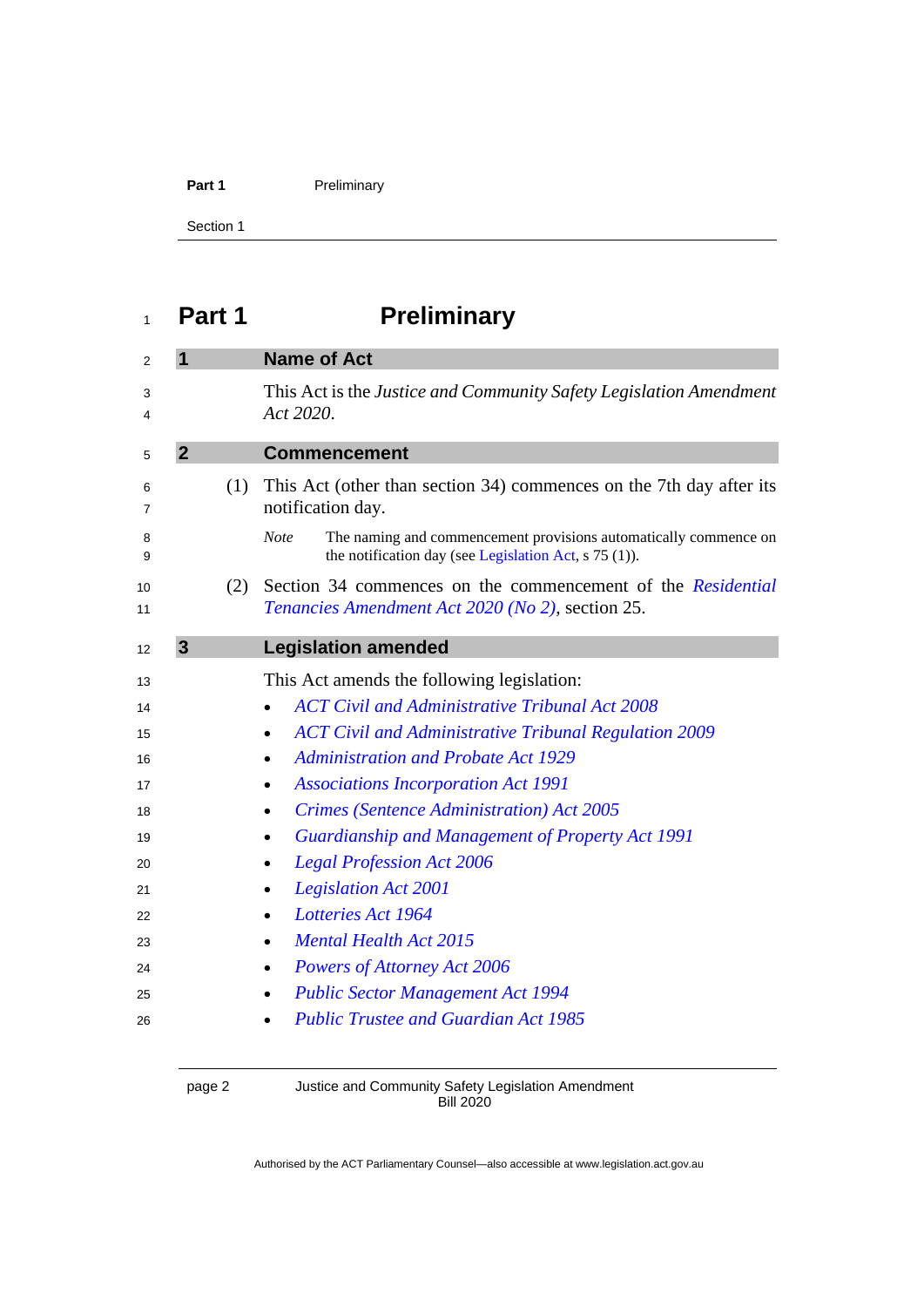Section 3

- <sup>1</sup> *[Residential Tenancies Act 1997](http://www.legislation.act.gov.au/a/1997-84)*
- <sup>2</sup> *[Retirement Villages Regulation 2013](http://www.legislation.act.gov.au/sl/2013-5)*
- <sup>3</sup> *[Security Industry Regulation 2003](http://www.legislation.act.gov.au/sl/2003-30)*
- <sup>4</sup> *[Wills Act 1968.](http://www.legislation.act.gov.au/a/1968-11)*

Justice and Community Safety Legislation Amendment Bill 2020

page 3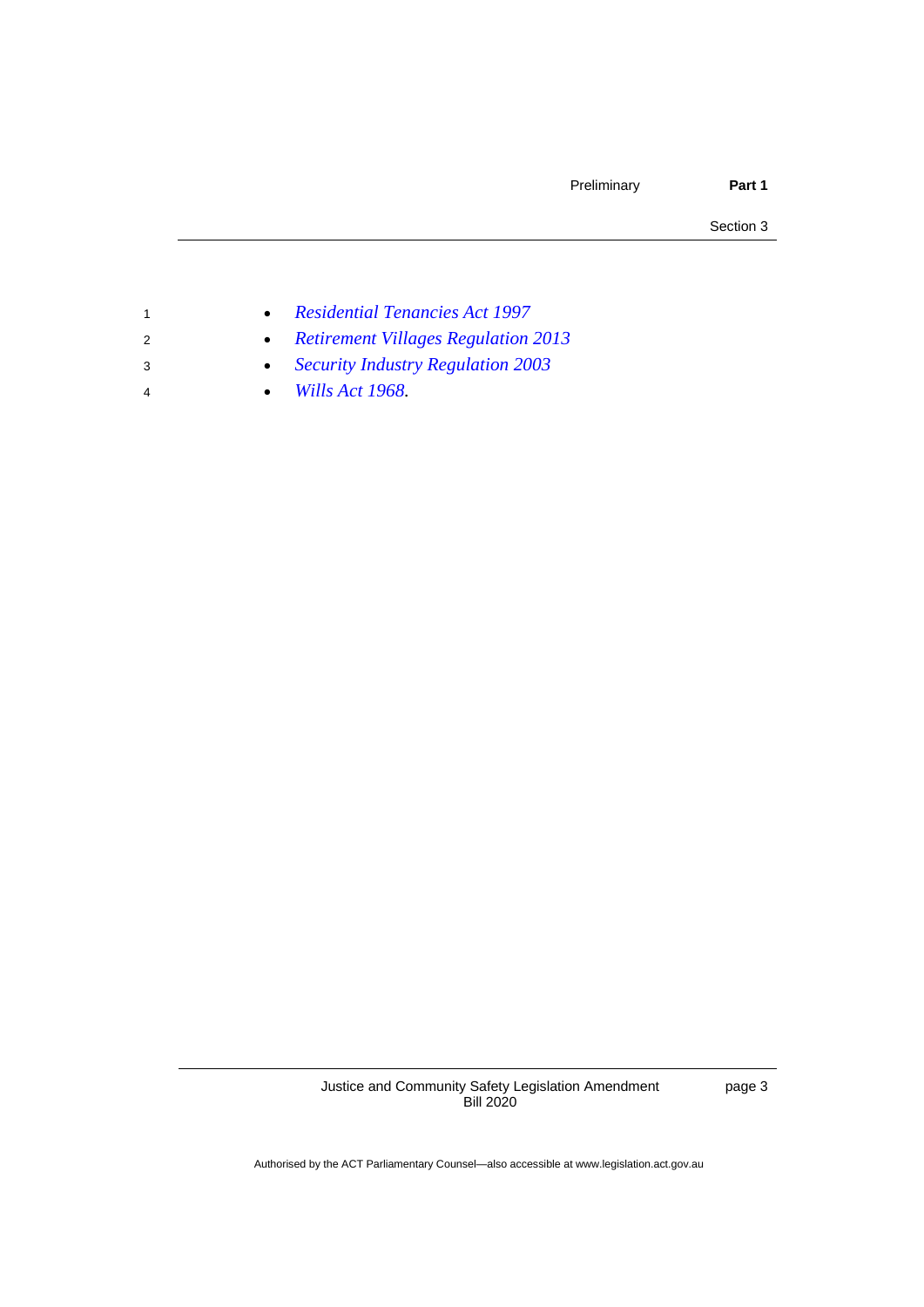#### **Part 2** ACT Civil and Administrative Tribunal Act 2008

Section 4

## <span id="page-7-0"></span> **Part 2 ACT Civil and Administrative Tribunal Act 2008**

<span id="page-7-1"></span>

| 3                   |      | <b>Section 115C</b>                                                                                         |
|---------------------|------|-------------------------------------------------------------------------------------------------------------|
| $\overline{4}$      |      | substitute                                                                                                  |
| 5                   | 115C | Use of trust amounts                                                                                        |
| 6                   |      | A trust amount may be used for any of the following purposes:                                               |
| $\overline{7}$<br>8 |      | to meet the recurrent costs of remuneration and administration<br>(a)<br>of the ACAT;                       |
| -9                  |      | (b) to reimburse the Territory for the costs of administering this Act;                                     |
| 10<br>11            |      | for a purpose prescribed by regulation in relation to any<br>$\left( \mathrm{c}\right)$<br>authorising law; |
| 12                  |      | (d) for any other purpose prescribed by regulation.                                                         |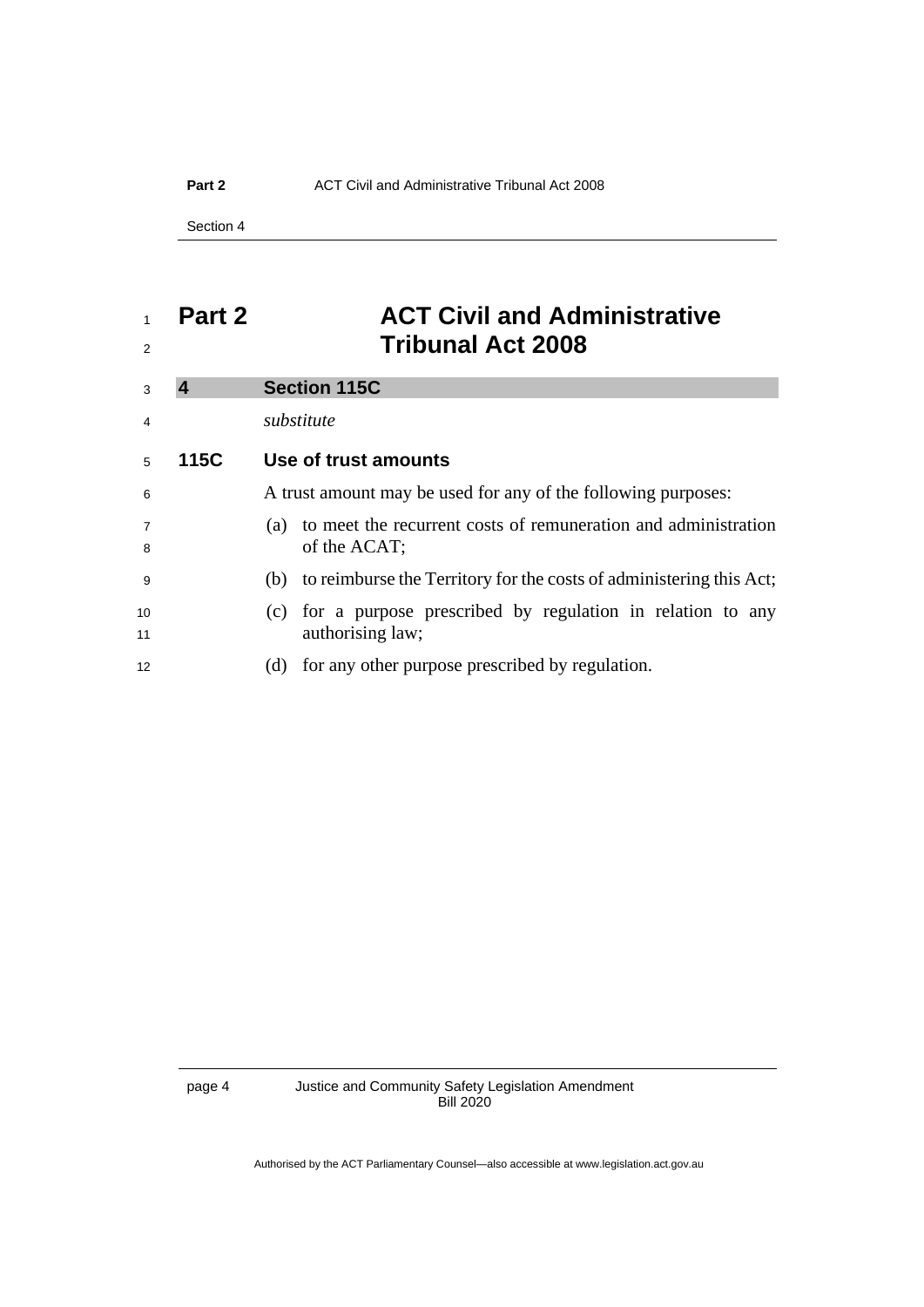<span id="page-8-1"></span><span id="page-8-0"></span>

| 1<br>2         | Part 3 | <b>ACT Civil and Administrative</b><br><b>Tribunal Regulation 2009</b>                                                                                                                                      |
|----------------|--------|-------------------------------------------------------------------------------------------------------------------------------------------------------------------------------------------------------------|
| 3              | 5      | <b>Sections 9 and 10</b>                                                                                                                                                                                    |
| 4              |        | substitute                                                                                                                                                                                                  |
| 5              | 9      | Use of trust amounts-Act, s 115C                                                                                                                                                                            |
| 6<br>7         | (1)    | The following purposes in relation to the <i>Agents Act 2003</i> (the <i>Agents</i><br>Act) are prescribed:                                                                                                 |
| 8<br>9         |        | (a) promoting education and understanding of the Agents Act for<br>licensed agents, registered salespeople and the public;                                                                                  |
| 10<br>11       |        | (b) providing dispute resolution services for disputes involving<br>licensed agents or registered salespeople;                                                                                              |
| 12             |        | paying additional amounts to the compensation fund;<br>(c)                                                                                                                                                  |
| 13<br>14<br>15 |        | researching issues of concern to licensed agents and people<br>(d)<br>using the services of licensed agents, whether or not the issues<br>arise under the Agents Act;                                       |
| 16<br>17<br>18 |        | paying or reimbursing costs, incurred by the commissioner for<br>(e)<br>fair trading on behalf of the Territory, for applications to the<br>ACAT in relation to a licensed agent or registered salesperson; |
| 19<br>20<br>21 |        | paying reasonable costs and expenses incurred by an<br>(f)<br>administrator under the Agents Act, section 143 (Remuneration<br>of administrators);                                                          |
| 22<br>23       |        | reimbursing the Territory for the cost of administering the<br>(g)<br><b>Agents Act.</b>                                                                                                                    |
| 24<br>25       | (2)    | The purposes mentioned in the Residential Tenancies Act 1997,<br>section 28 (Interest on amounts in trust account) are prescribed.                                                                          |

Justice and Community Safety Legislation Amendment Bill 2020

page 5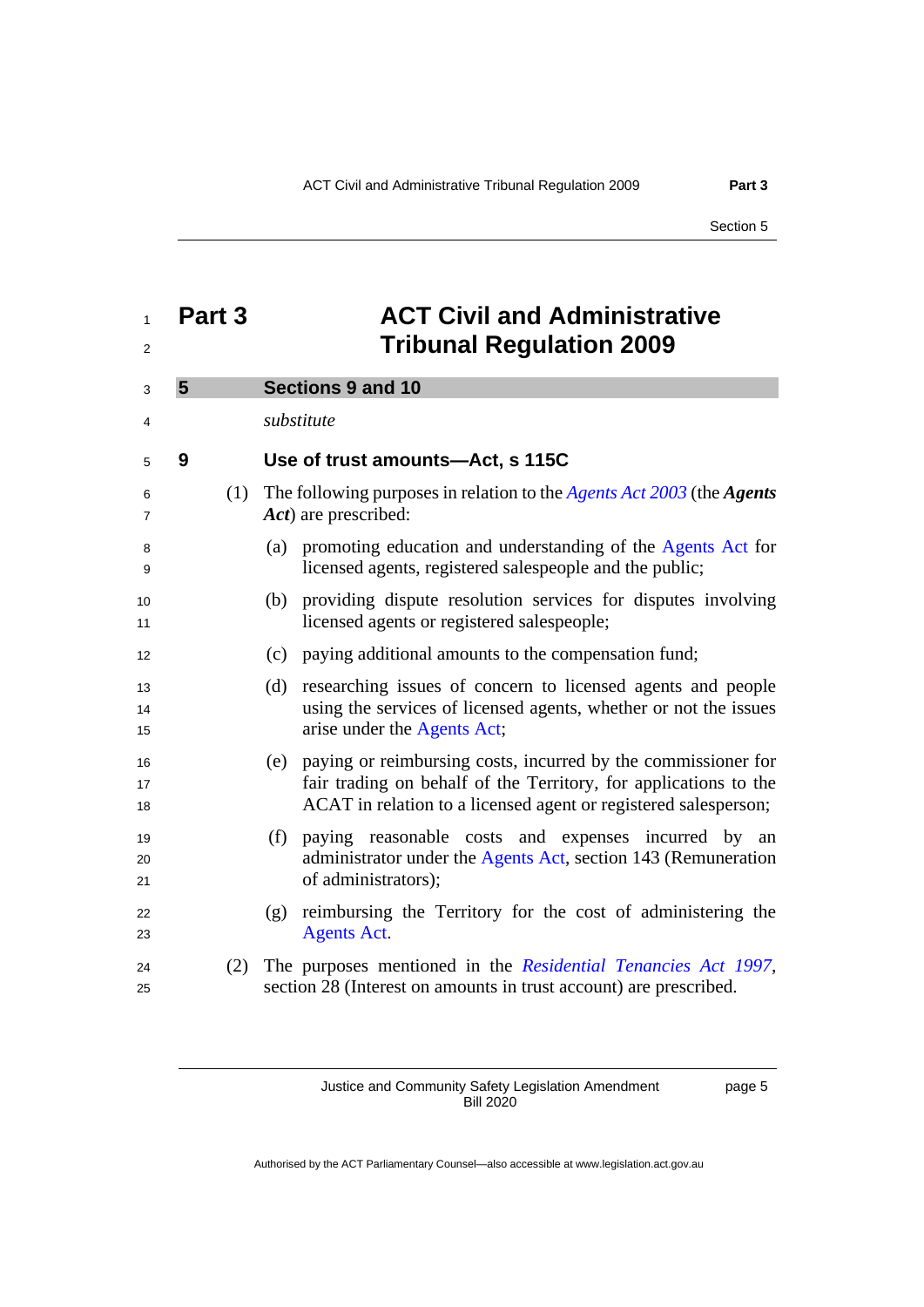Section 5

| $\mathbf{1}$<br>2 |     | (3) The following purposes in relation to the <i>Retirement Villages</i><br>Act 2012 are prescribed:           |
|-------------------|-----|----------------------------------------------------------------------------------------------------------------|
| 3<br>4            |     | (a) providing advisory and advocacy services to residents and<br>prospective residents of retirement villages; |
| 5                 |     | (b) reimbursing the Territory for the cost of administering that Act.                                          |
| 6                 | (4) | In this section:                                                                                               |
| $\overline{7}$    |     | <i>compensation fund</i> —see the Agents Act, dictionary.                                                      |
| -8                |     | <i>licensed agent</i> —see the Agents Act, dictionary.                                                         |
| -9                |     | <i>registered salesperson</i> —see the Agents Act, dictionary.                                                 |
| 10<br>11          |     | <b>resident</b> , of a retirement village—see the <i>Retirement Villages</i><br>Act 2012, dictionary.          |
| 12                |     | <i>retirement village—see the Retirement Villages Act 2012</i> , section 10.                                   |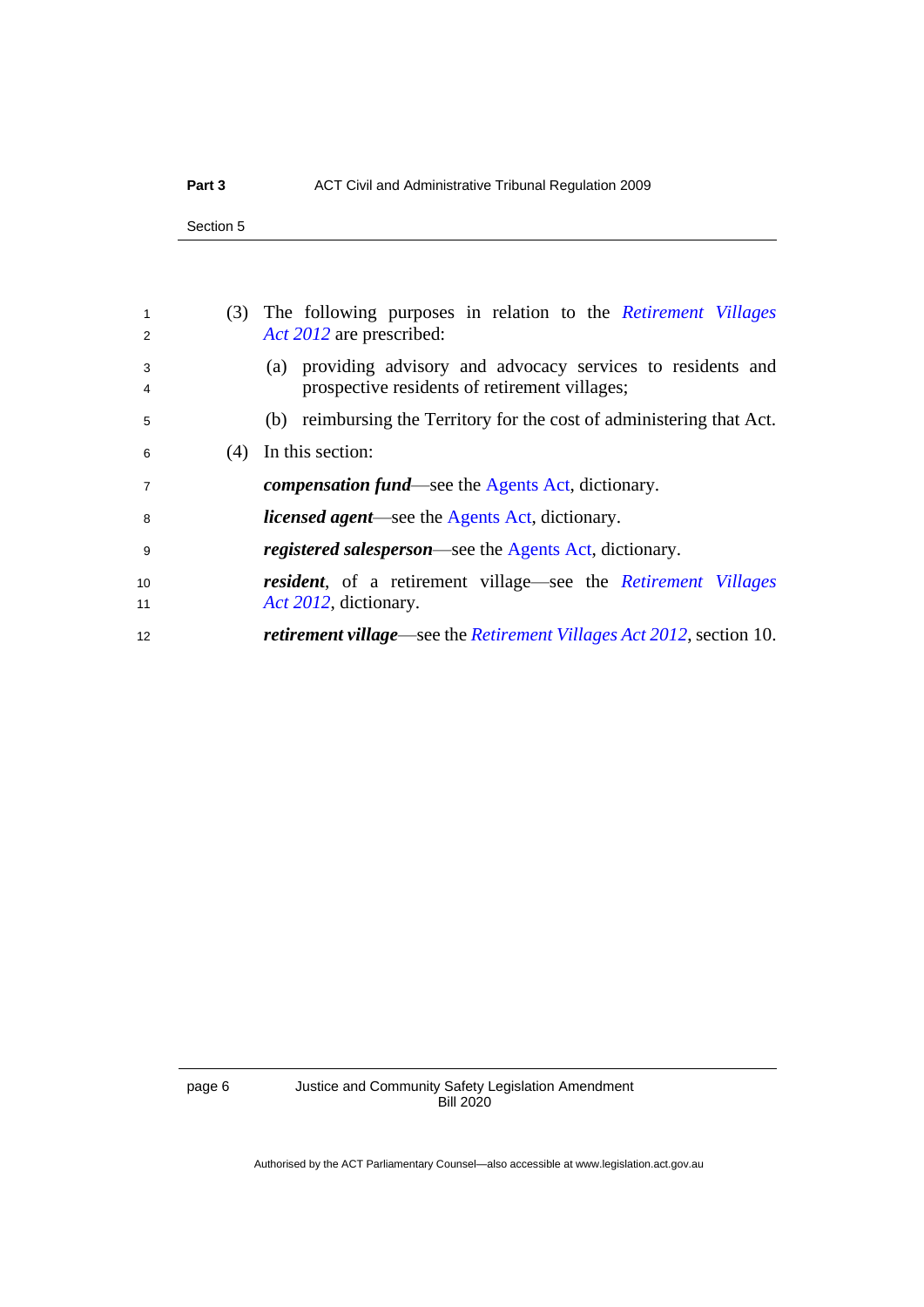<span id="page-10-1"></span><span id="page-10-0"></span>

| 1<br>$\overline{2}$ | Part 4 | <b>Administration and Probate</b><br><b>Act 1929</b>                                                                                                                    |
|---------------------|--------|-------------------------------------------------------------------------------------------------------------------------------------------------------------------------|
| 3                   | 6      | <b>Section 38A</b>                                                                                                                                                      |
| 4                   |        | substitute                                                                                                                                                              |
| 5                   | 38A    | Estate to vest in public trustee and guardian until grant                                                                                                               |
| 6                   |        | $(1)$ This section applies if—                                                                                                                                          |
| 7                   |        | a person dies; and<br>(a)                                                                                                                                               |
| 8<br>9              |        | no one is appointed as the executor or administrator of the<br>(b)<br>person's estate.                                                                                  |
| 10<br>11            | (2)    | The person's real and personal property vests in the public trustee and<br>guardian until the grant of representation.                                                  |
| 12<br>13<br>14      | (3)    | The public trustee and guardian may undertake the administration of<br>the person's estate while the person's property is vested in the public<br>trustee and guardian. |
| 15<br>16            | (4)    | However, subsection (3) does not require the public trustee and<br>guardian-                                                                                            |
| 17                  |        | (a) to administer the estate; or                                                                                                                                        |
| 18                  |        | (b) act as trustee of any trust created by the person's will; or                                                                                                        |
| 19<br>20            |        | exercise any discretion, power or authority of a personal<br>(c)<br>representative, trustee or devisee.                                                                 |

page 7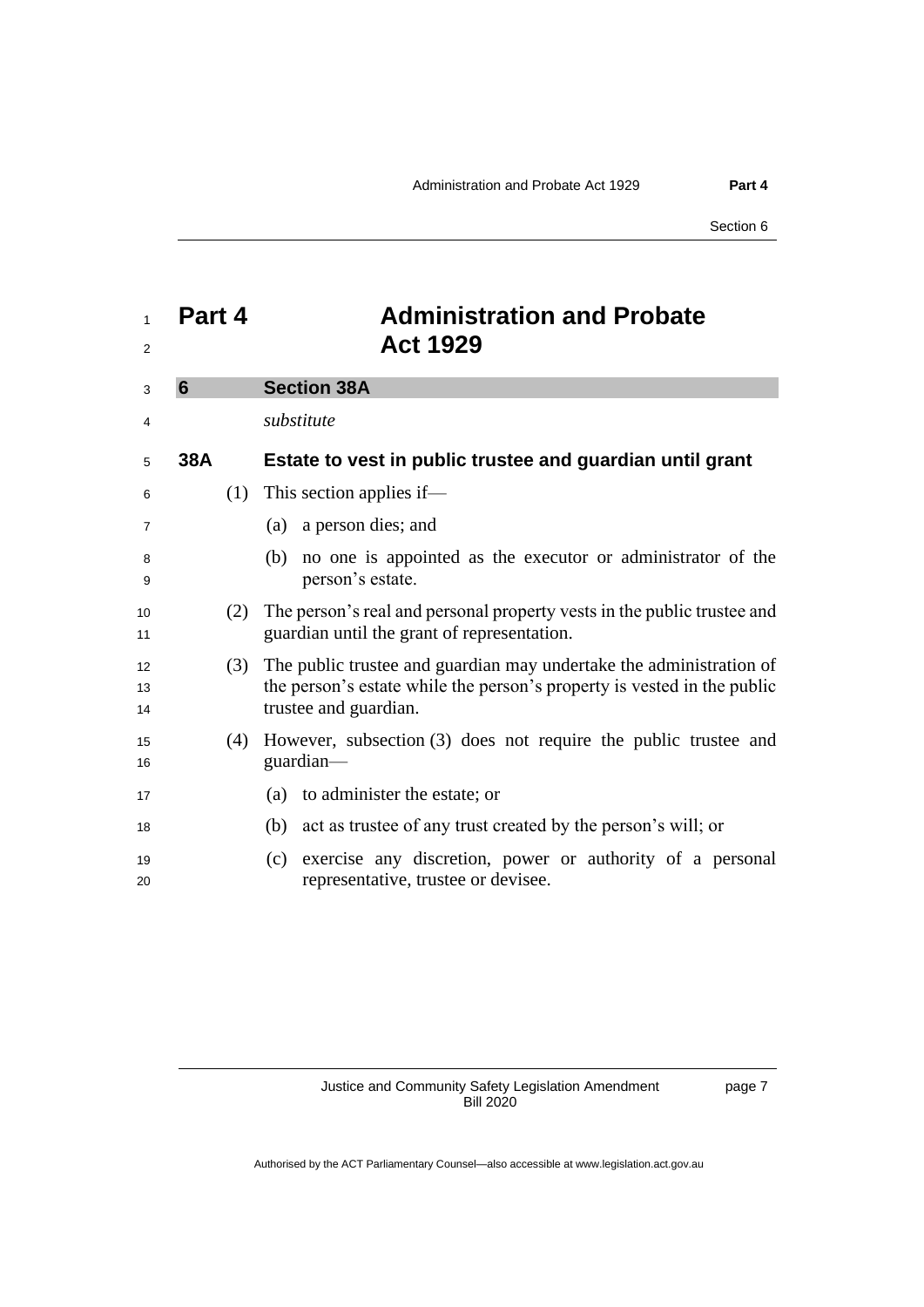#### **Part 4** Administration and Probate Act 1929

Section 7

### <span id="page-11-0"></span>**7 Section 46**

*substitute*

### **46 Entitlement of children**

- (1) This section applies to a person entitled under this division to the whole of, or a share in, an intestate estate (the *relevant interest*) who, at the time of the death of the intestate, is a child.
- (2) The child is entitled to take the relevant interest in the estate immediately.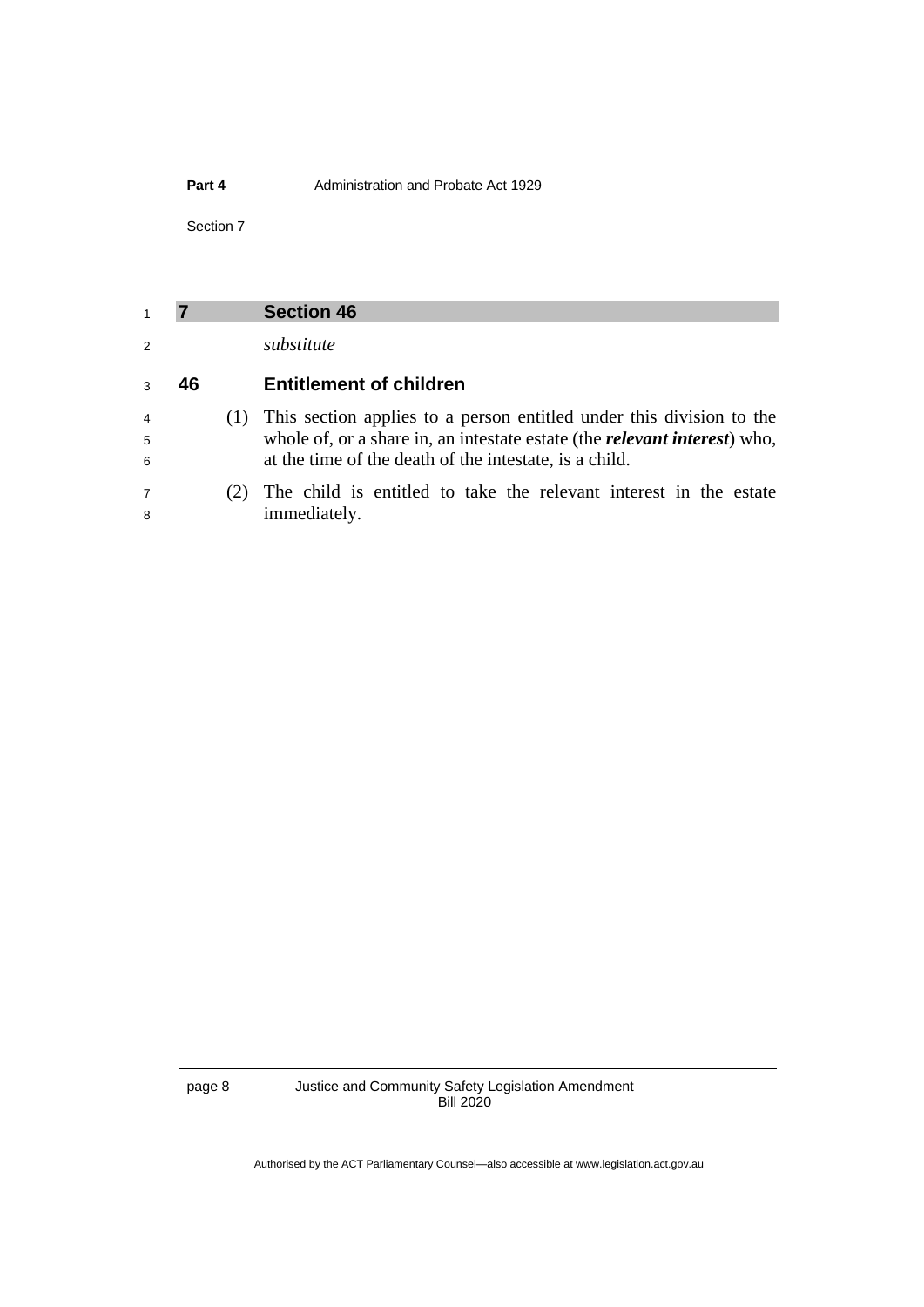## <span id="page-12-0"></span><sup>1</sup> **Part 5 Associations Incorporation**  <sup>2</sup> **Act 1991**

<span id="page-12-1"></span>

| 3<br>$\overline{4}$ | <b>Definitions-pt 5</b><br>Section 70B, definition of reviewer, paragraph (a) |
|---------------------|-------------------------------------------------------------------------------|
| 5                   | omit                                                                          |
| 6                   | a member or                                                                   |
| $\overline{7}$      | substitute                                                                    |
| 8                   | an                                                                            |

Justice and Community Safety Legislation Amendment Bill 2020

page 9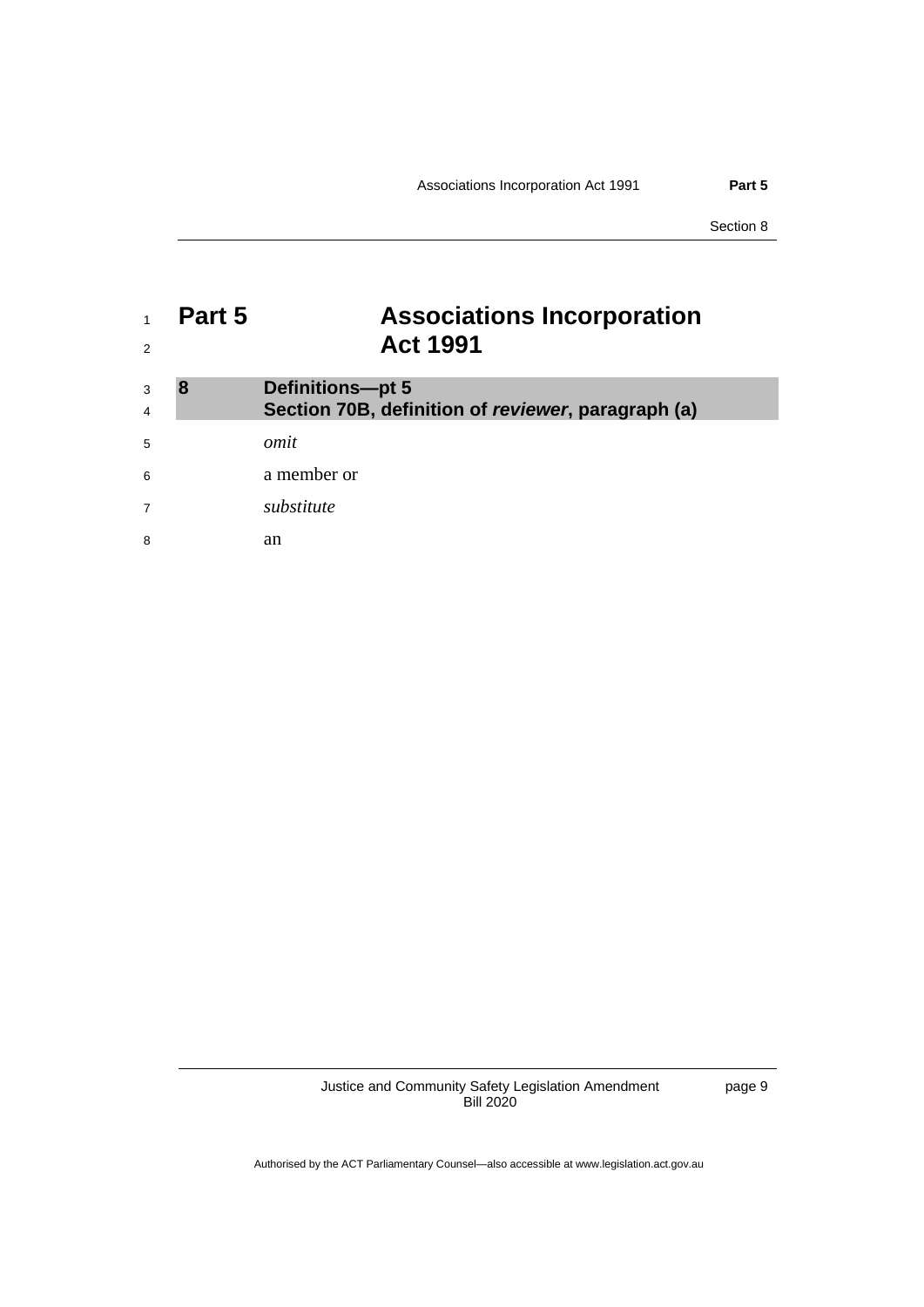### Part 6 **Crimes** (Sentence Administration) Act 2005

Section 9

# <span id="page-13-0"></span> **Part 6 Crimes (Sentence Administration) Act 2005**

<span id="page-13-2"></span><span id="page-13-1"></span>

| 3<br>$\overline{4}$ |    | Victims register-young offenders<br><b>Section 215A (6)</b>                                           |
|---------------------|----|-------------------------------------------------------------------------------------------------------|
| 5                   |    | omit                                                                                                  |
| 6<br>$\overline{7}$ | 10 | Disclosures to registered victims-young offenders<br>Section 216A (5), definition of director-general |
| 8                   |    | omit                                                                                                  |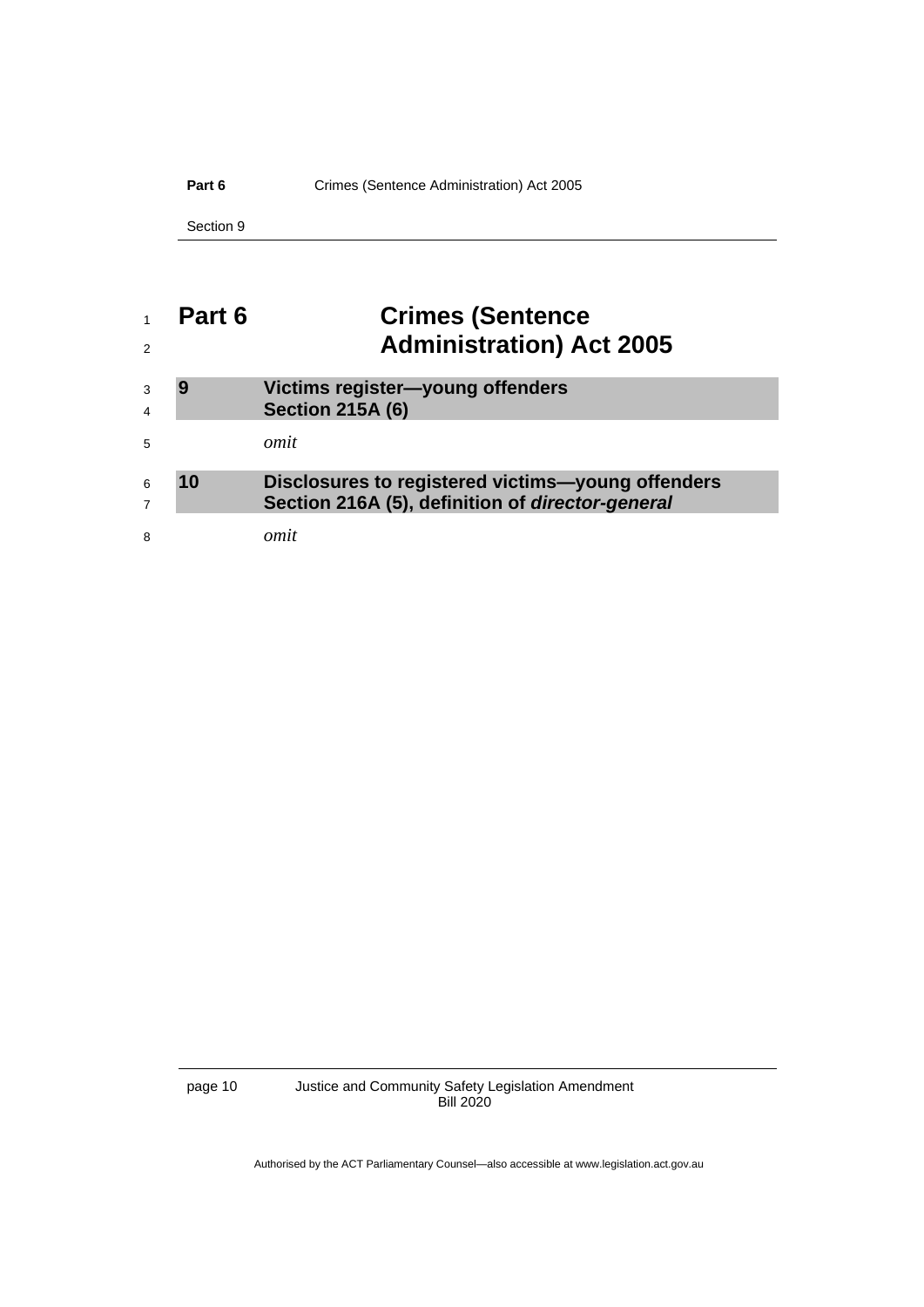## <span id="page-14-2"></span><span id="page-14-1"></span><span id="page-14-0"></span> **Part 7 Guardianship and Management of Property Act 1991 11 ACAT directions etc for enduring powers of attorney Section 62 (1)** *omit* if the principal has impaired decision-making capacity **12 Section 62 (4) and (5)** *substitute* (4) If the ACAT revokes an enduring power of attorney and the person who was the principal for the power has impaired decision-making capacity, the ACAT may appoint a guardian or manager for the person. (5) If the ACAT suspends an enduring power of attorney and the person who was the principal for the power has impaired decision-making capacity, the ACAT may appoint a guardian or manager for the person for the period of the suspension. **13 Request for accounts—enduring powers of attorney Section 64 (1)** *omit* **14 Section 64 (2)** *omit* the enduring *substitute* an enduring

<span id="page-14-4"></span><span id="page-14-3"></span>Justice and Community Safety Legislation Amendment Bill 2020

page 11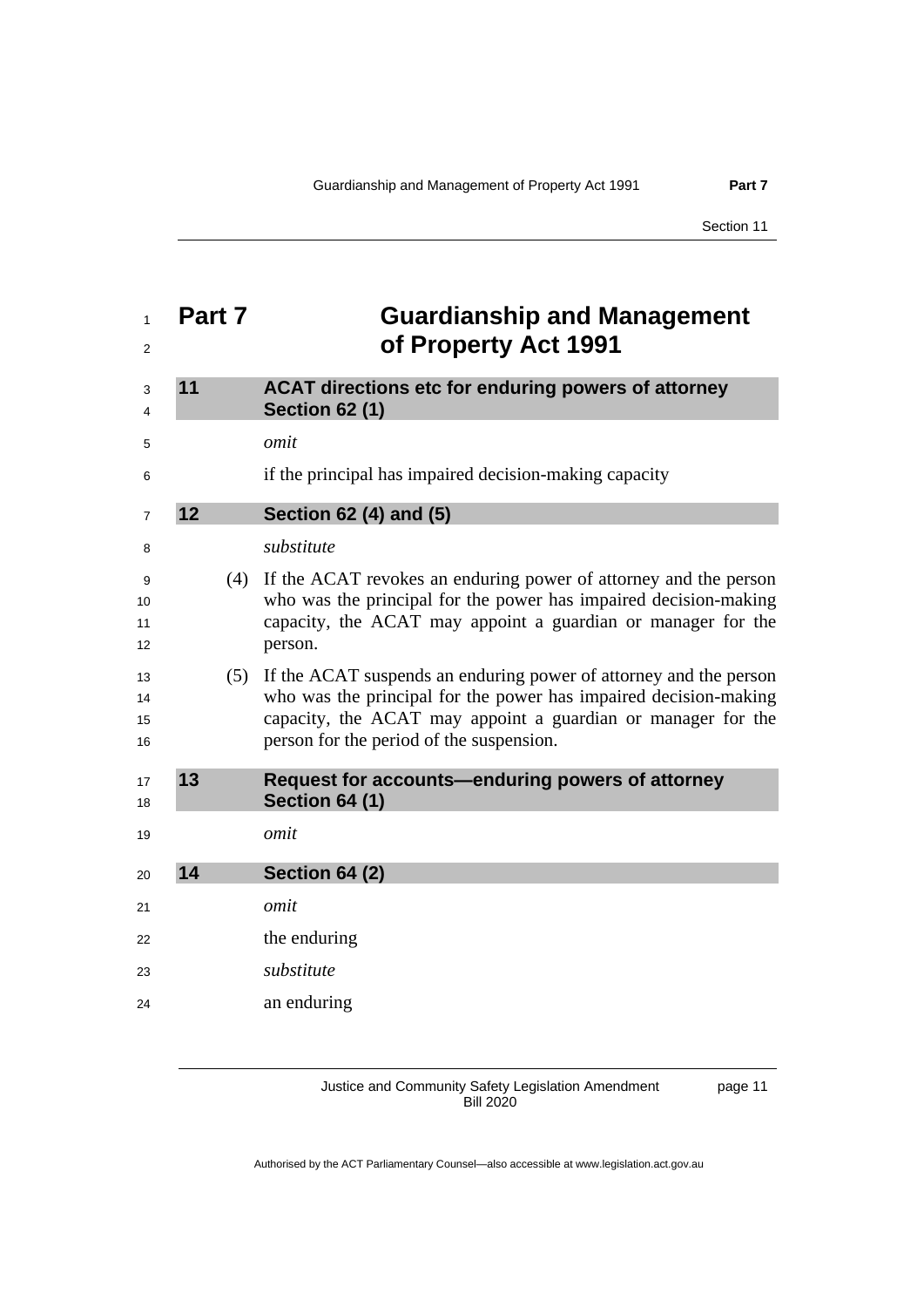Part 8 **Legal Profession Act 2006** 

Section 15

# <span id="page-15-0"></span>**Part 8 Legal Profession Act 2006**

<span id="page-15-3"></span><span id="page-15-2"></span><span id="page-15-1"></span>

| 2<br>3                   | 15 |      | <b>Suitability matters</b><br>New section 11 (1) (ba)                                                                                                                       |
|--------------------------|----|------|-----------------------------------------------------------------------------------------------------------------------------------------------------------------------------|
| 4                        |    |      | insert                                                                                                                                                                      |
| 5<br>6<br>$\overline{7}$ |    |      | (ba) whether the person is, or was, a legal practitioner director of an<br>incorporated legal practice while the practice is or was a<br>Chapter 5 body corporate;          |
| 8<br>9<br>10             | 16 |      | <b>External administration proceedings under Corporations</b><br>Act<br><b>Section 125 (6)</b>                                                                              |
| 11                       |    |      | omit                                                                                                                                                                        |
| 12<br>13                 | 17 |      | <b>Register of disciplinary action</b><br>New section 448 (2A)                                                                                                              |
| 14                       |    |      | insert                                                                                                                                                                      |
| 15<br>16<br>17           |    | (2A) | However, if a person named in the register dies, the relevant council<br>must remove from the register all the information about the person<br>mentioned in subsection (2). |
| 18                       | 18 |      | Dictionary, new definition of Chapter 5 body corporate                                                                                                                      |
| 19                       |    |      | insert                                                                                                                                                                      |
| 20                       |    |      | <b>Chapter 5 body corporate—see the Corporations Act, section 9.</b>                                                                                                        |

<span id="page-15-4"></span>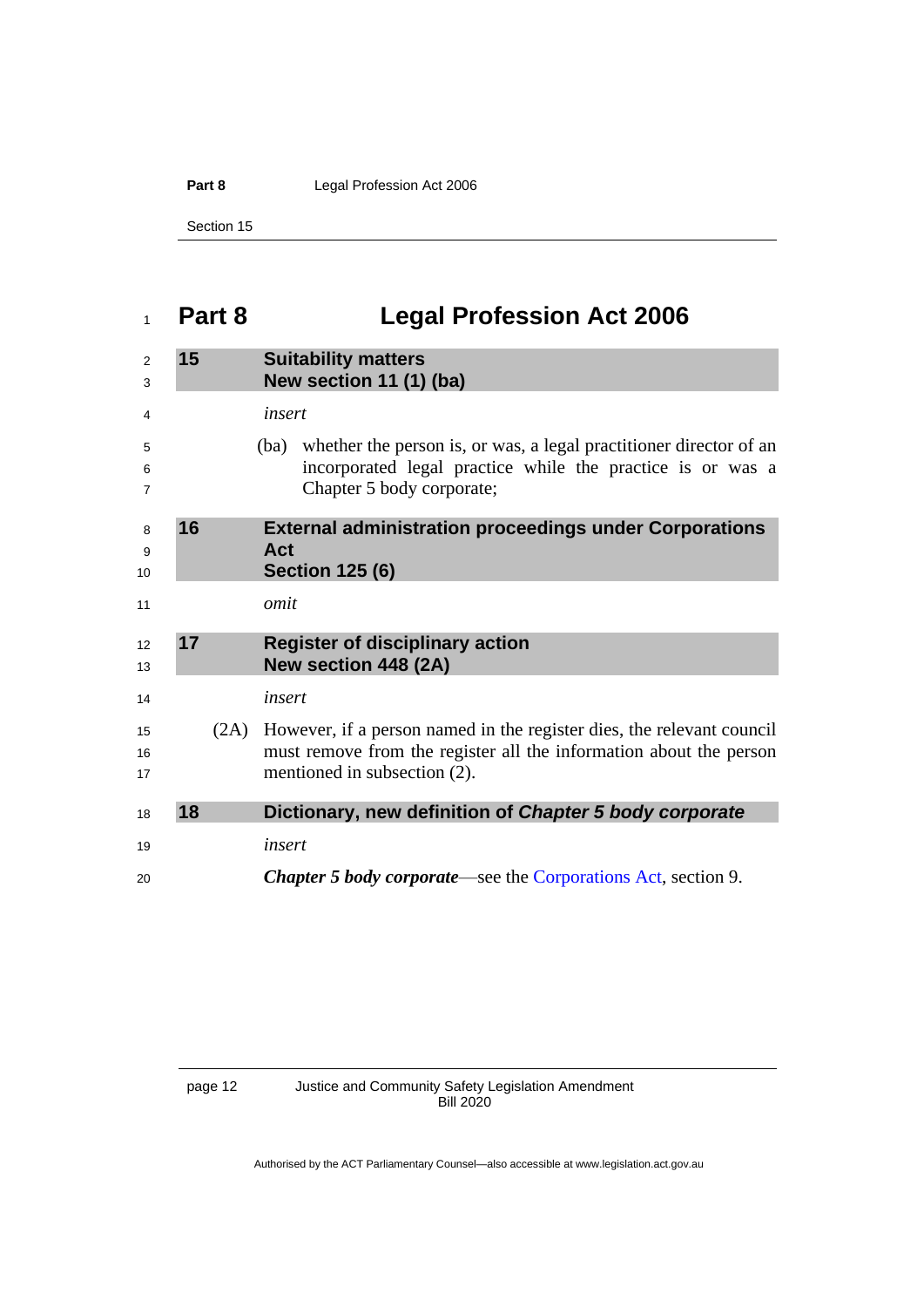Section 19

<span id="page-16-0"></span>

| 2              | 19     | Dictionary, definition of show-cause event, new<br>paragraph (aa)      |
|----------------|--------|------------------------------------------------------------------------|
| 3              | insert |                                                                        |
| $\overline{4}$ |        | (aa) if the person is a legal practitioner director of an incorporated |
| -5             |        | legal practice—the incorporated legal practice becoming a              |
| 6              |        | Chapter 5 body corporate; or                                           |

Justice and Community Safety Legislation Amendment Bill 2020

page 13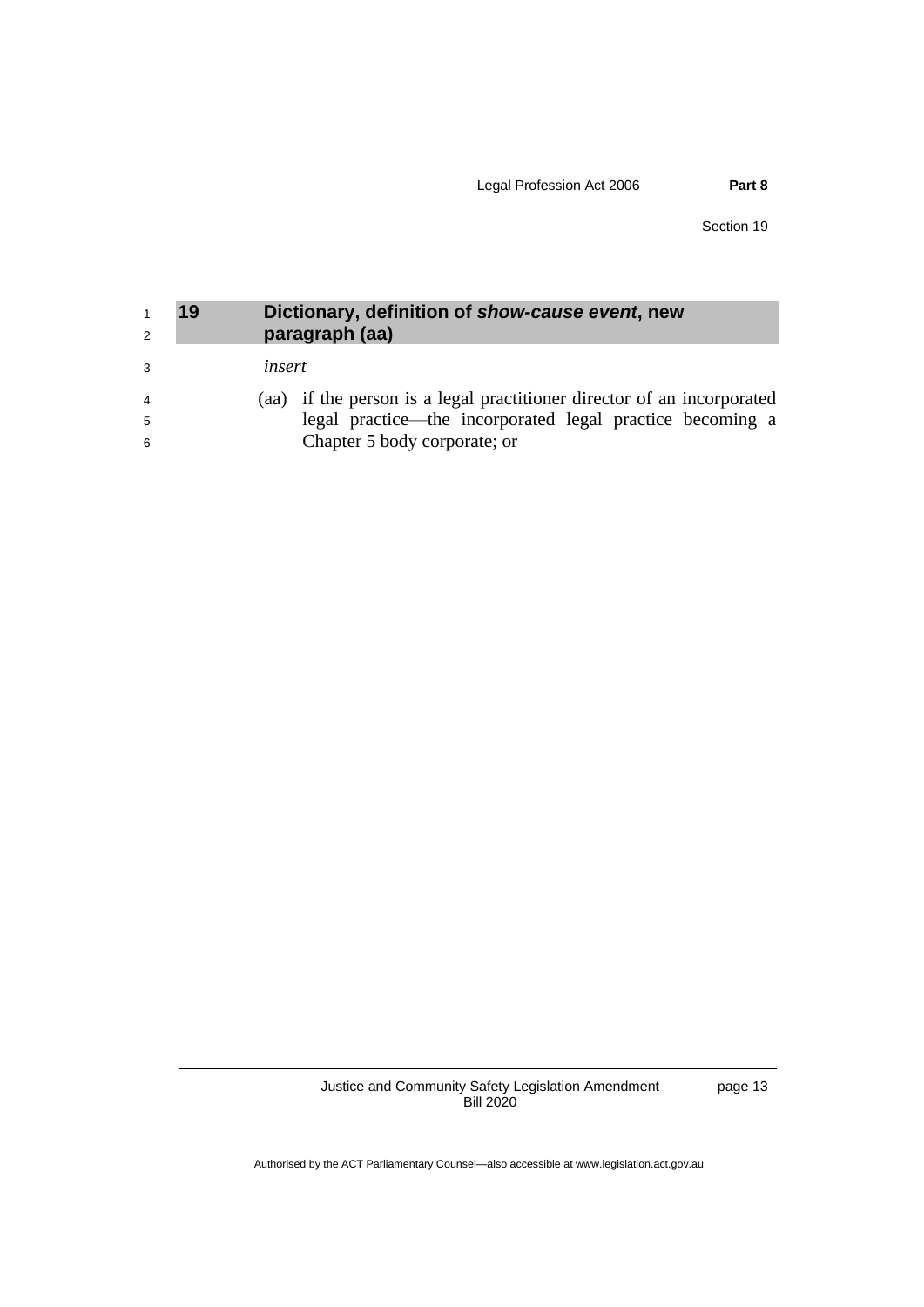Part 9 Legislation Act 2001

Section 20

## <span id="page-17-0"></span>**Part 9 Legislation Act 2001**

### <span id="page-17-1"></span> **20 Making of certain statutory instruments by Executive Section 41 (2) (b)**

<span id="page-17-3"></span><span id="page-17-2"></span> *substitute* (b) the signing Ministers include the Chief Minister and the responsible Minister. **21 Section 41 (4)** *substitute* (4) If the Chief Minister or responsible Minister cannot sign because that Minister is absent from the ACT, ill or on leave, the signing Ministers need not include that Minister. **22 Exercise of functions of Executive Section 253 (3)** *substitute* (3) Despite subsection (1), a statutory instrument (other than a subordinate law or disallowable instrument) to be made by the Executive must be signed by the Chief Minister and 1 or more other Ministers who are members of the Executive.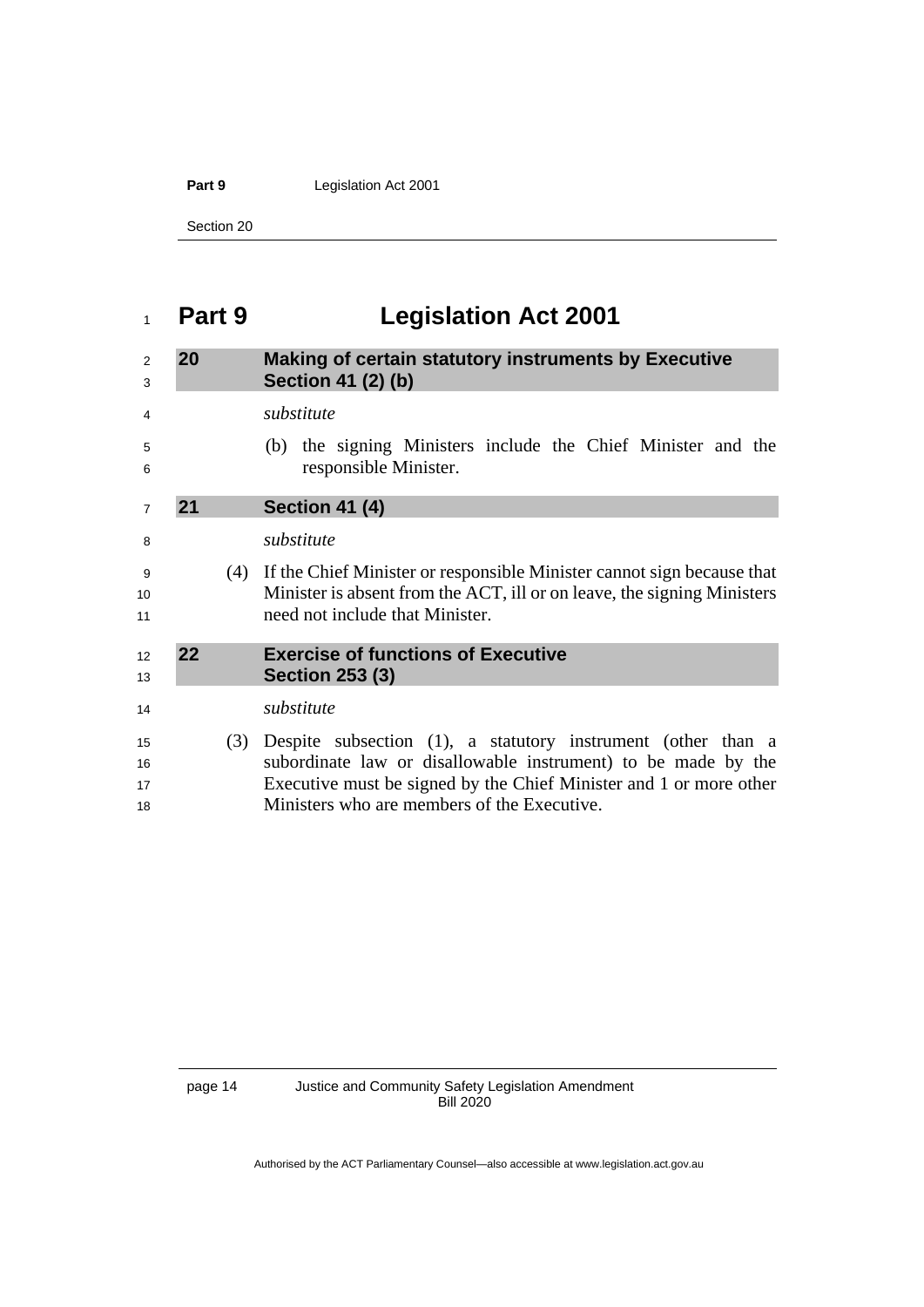Section 23

## <span id="page-18-0"></span><sup>1</sup> **Part 10 Lotteries Act 1964**

<span id="page-18-1"></span>

| 2<br>3 | 23 | <b>Determination of fees</b><br>Section 18A (1) |
|--------|----|-------------------------------------------------|
| 4      |    | omit                                            |
| 5      |    | commission                                      |
| 6      |    | substitute                                      |
| 7      |    | Minister                                        |

Justice and Community Safety Legislation Amendment Bill 2020

page 15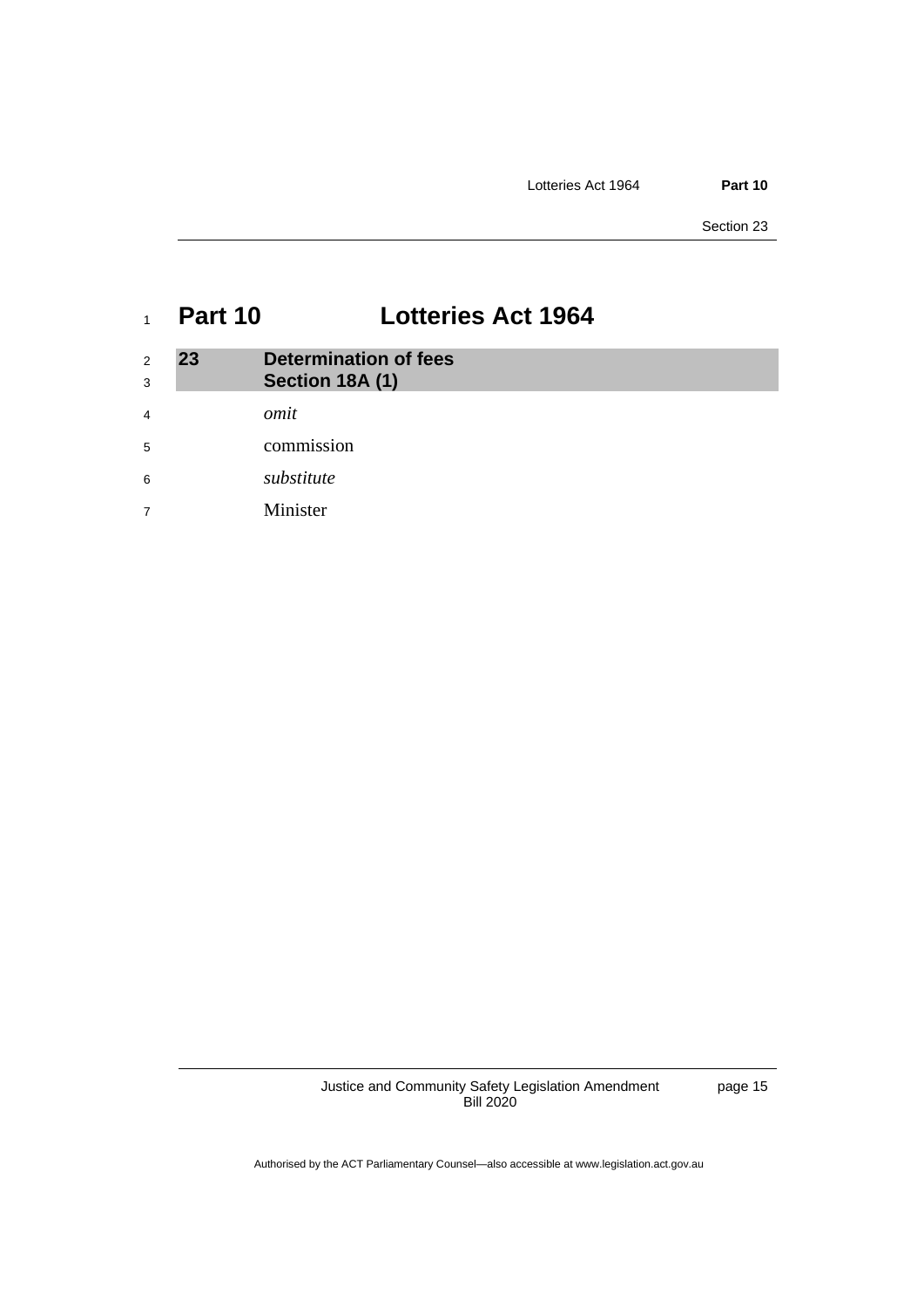Part 11 **Mental Health Act 2015** 

Section 24

## <span id="page-19-0"></span>**Part 11 Mental Health Act 2015**

<span id="page-19-2"></span><span id="page-19-1"></span>

| $\mathcal{P}$<br>3 | 24 |     | Removing person from affected person register<br><b>Section 133 (3)</b>                                                                                                                                                  |
|--------------------|----|-----|--------------------------------------------------------------------------------------------------------------------------------------------------------------------------------------------------------------------------|
| $\overline{4}$     |    |     | substitute                                                                                                                                                                                                               |
| 5<br>6             |    | (3) | However, before the director-general removes a person's information<br>from the register under subsection (2), the director-general must give<br>the person written notice of their intention to remove the information. |
| 8<br>-9<br>10      |    |     | The director-general may delegate the function under this section, for<br><b>Note</b><br>example, to the Victims of Crime Commissioner (see <i>Public Sector</i><br>Management Act 1994, s 20).                          |
| 11                 | 25 |     | <b>Section 133 (4)</b>                                                                                                                                                                                                   |
| 12                 |    |     | omit                                                                                                                                                                                                                     |
| 13                 |    |     | or the victims of crime commissioner                                                                                                                                                                                     |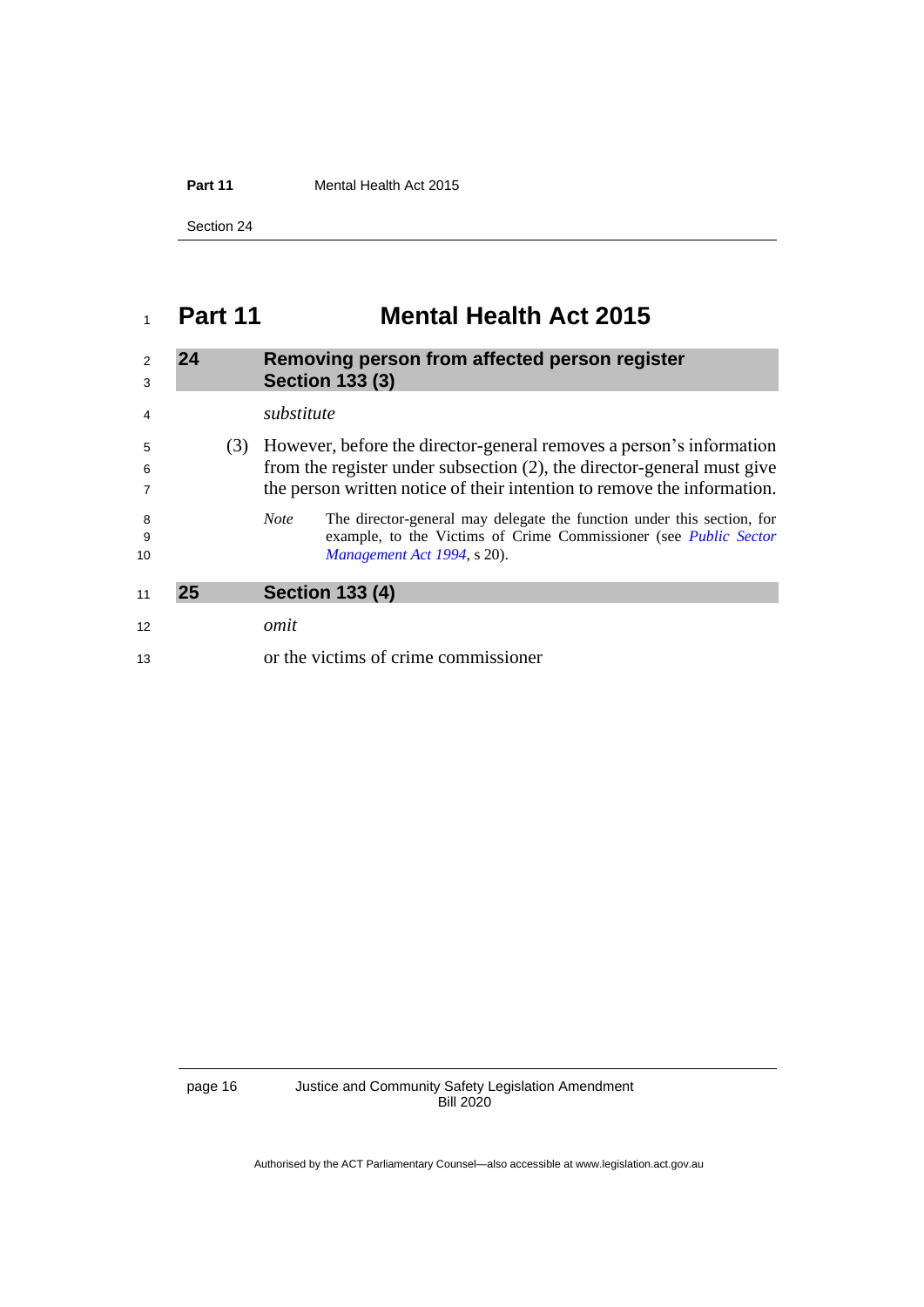## <span id="page-20-0"></span>**Part 12 Powers of Attorney Act 2006**

<span id="page-20-4"></span><span id="page-20-3"></span><span id="page-20-2"></span><span id="page-20-1"></span>

| 2<br>3         | 26 | Keeping records—enduring powers of attorney<br><b>Section 47 (1)</b>           |
|----------------|----|--------------------------------------------------------------------------------|
| 4              |    | omit                                                                           |
| 5              |    | , while the principal has impaired decision-making capacity,                   |
| 6              | 27 | Section 47 (2) to (4)                                                          |
| $\overline{7}$ |    | omit                                                                           |
| 8<br>9         | 28 | Keeping property separate—enduring powers of attorney<br><b>Section 48 (1)</b> |
| 10             |    | omit                                                                           |
| 11             |    | , while the principal has impaired decision-making capacity,                   |
| 12             | 29 | Section 48 (1A), (3) and (4)                                                   |
| 13             |    | omit                                                                           |
|                |    |                                                                                |

Justice and Community Safety Legislation Amendment Bill 2020

page 17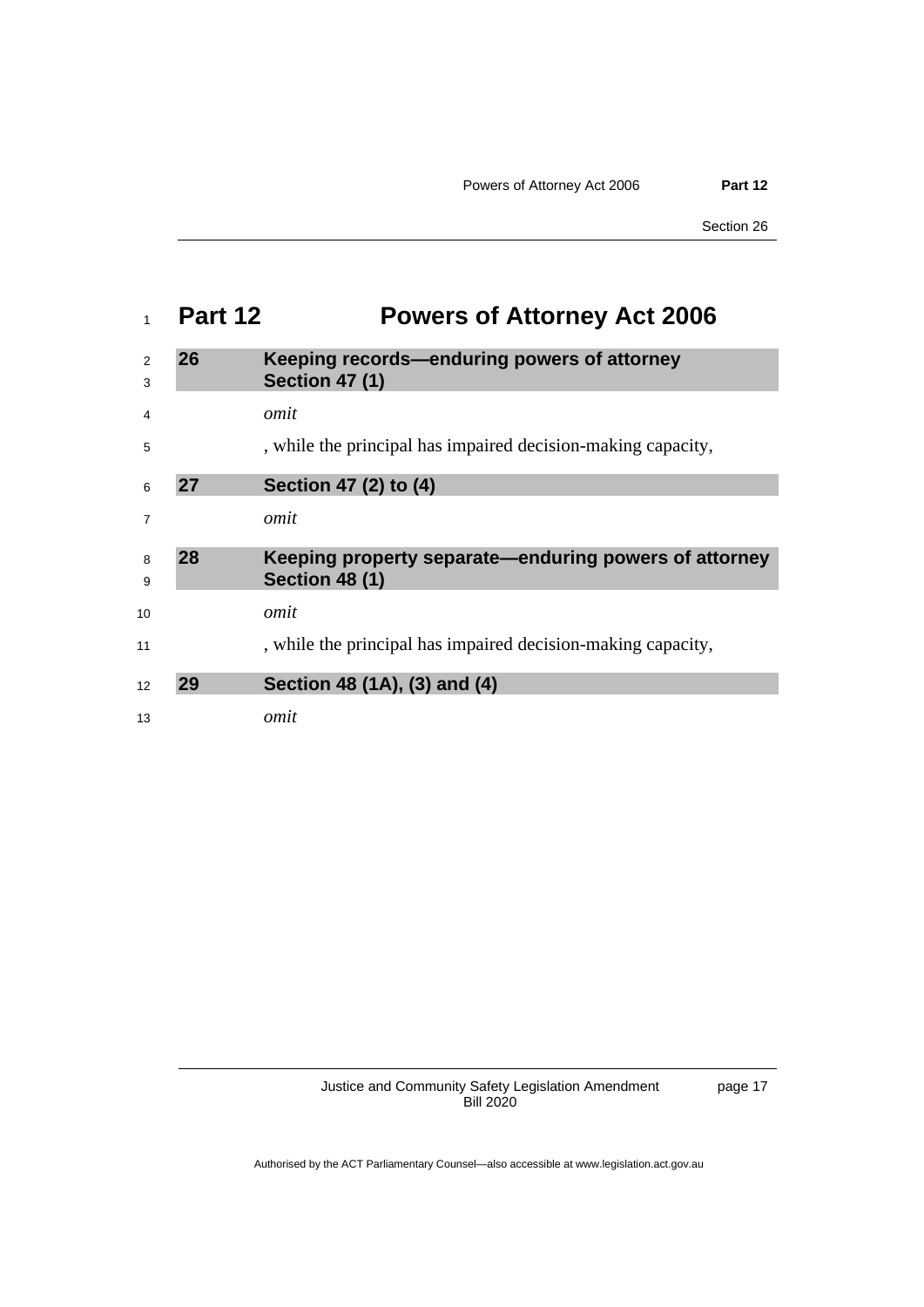### Part 13 Public Sector Management Act 1994

Section 30

## <span id="page-21-0"></span> **Part 13 Public Sector Management Act 1994**

<span id="page-21-1"></span>

| 3<br>$\overline{4}$<br>5 | 30  | Ministerial responsibility and functions of administrative<br>units<br>Section 14 (4) |
|--------------------------|-----|---------------------------------------------------------------------------------------|
| 6                        |     | substitute                                                                            |
| $\overline{7}$           | (4) | Subsection (3) is subject to the Legislation Act, section 41 (Making                  |
| 8                        |     | of certain statutory instruments by Executive) and section 253                        |
| 9                        |     | (Exercise of functions of Executive).                                                 |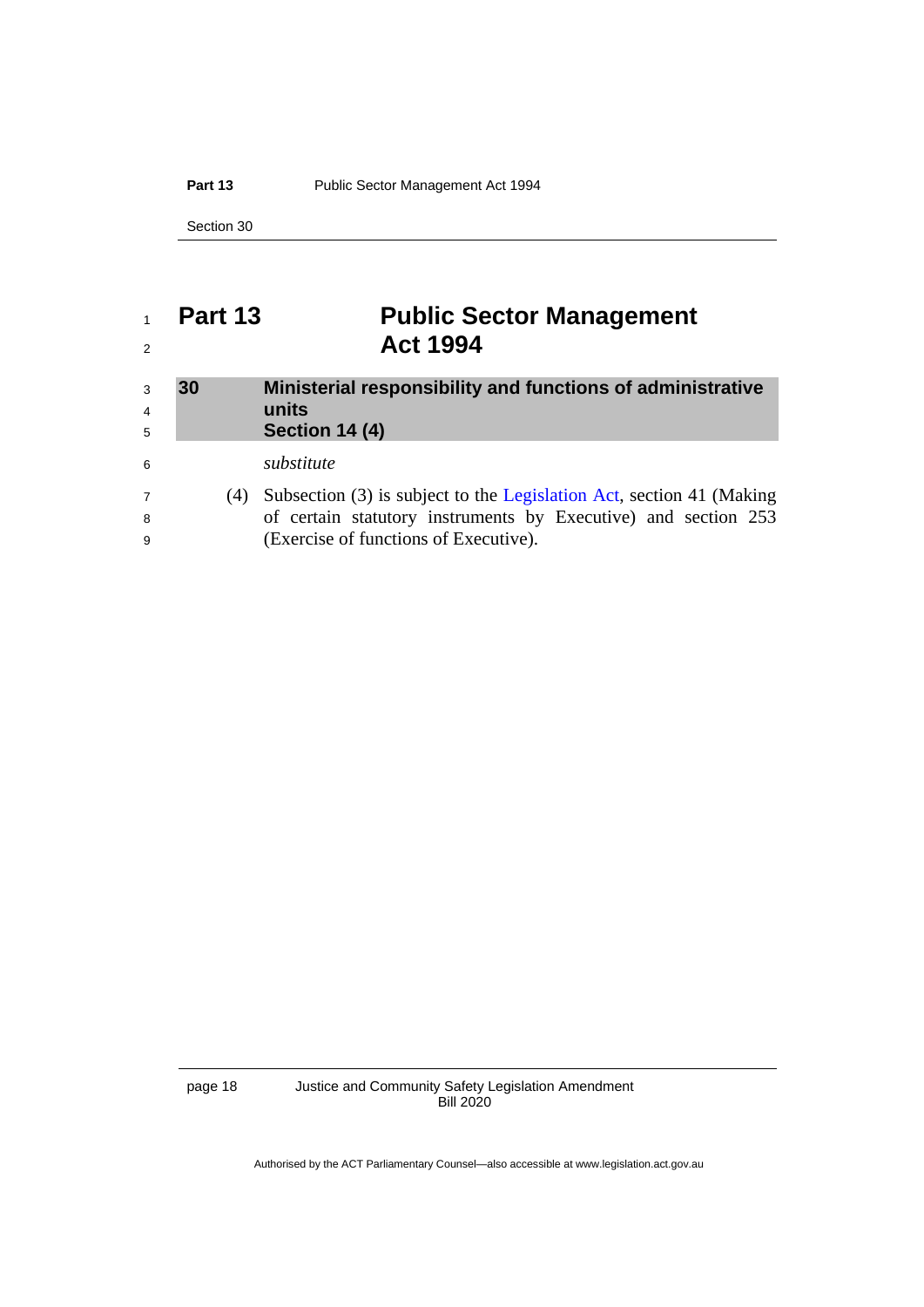## <span id="page-22-3"></span><span id="page-22-2"></span><span id="page-22-1"></span><span id="page-22-0"></span> **Part 14 Public Trustee and Guardian Act 1985 31 Wills Section 22 (2) and (3)** *substitute* (2) The public trustee and guardian may accept a will for deposit with the public trustee and guardian, whether or not the public trustee and guardian is appointed as an executor of the will. **32 Public trustee and guardian may require information or documents Section 66 (1)** *omit* (other than an individual) **33 Section 66 (1A), (3) and (4)** *omit*

Justice and Community Safety Legislation Amendment Bill 2020

page 19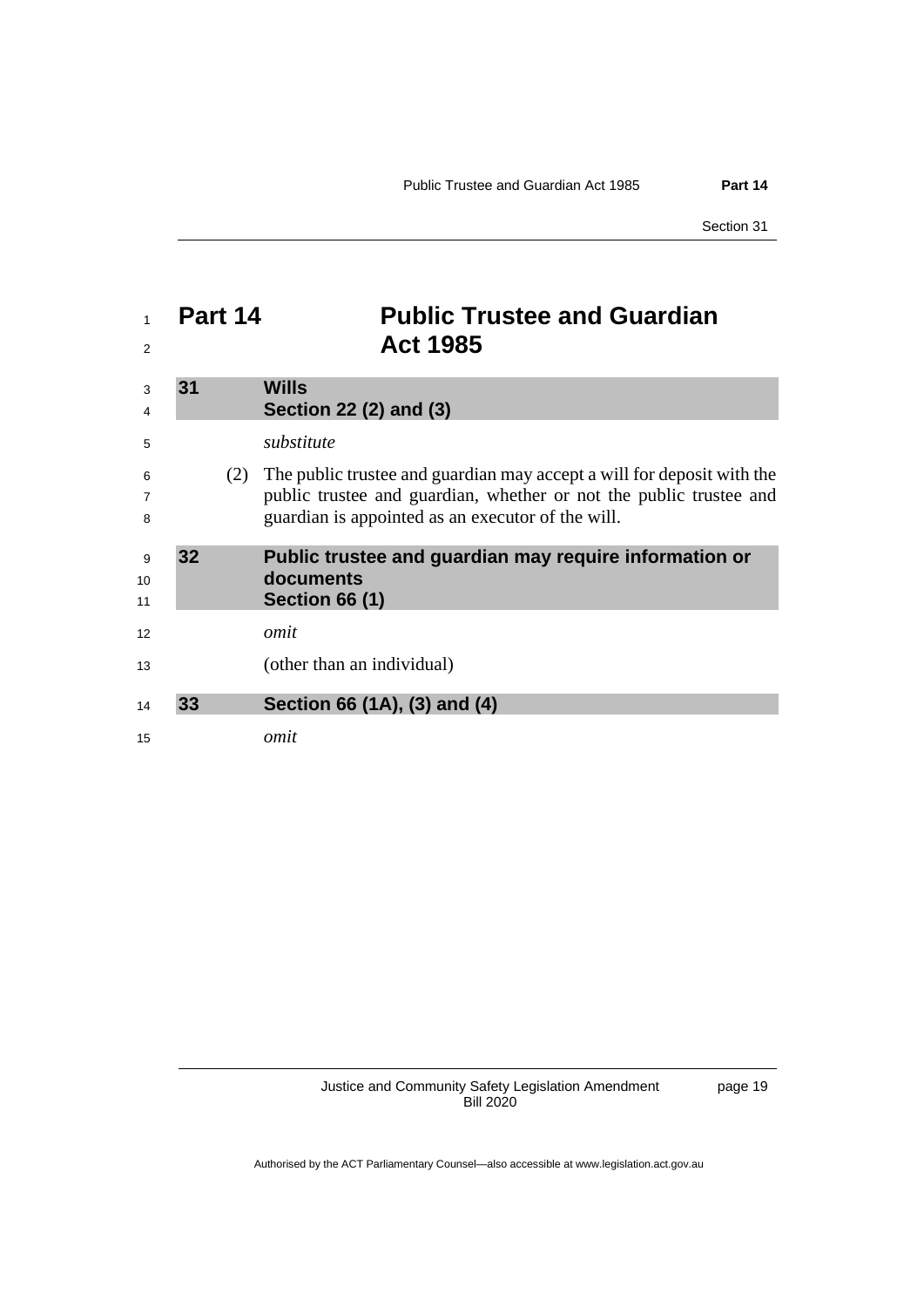**Part 15** Residential Tenancies Act 1997

Section 34

## <span id="page-23-0"></span>**Part 15 Residential Tenancies Act 1997**

<span id="page-23-2"></span><span id="page-23-1"></span>

| $\overline{2}$<br>3      | 34 | Certain types of agreements not occupancy agreements<br>New section 71CA (da)                                                                     |
|--------------------------|----|---------------------------------------------------------------------------------------------------------------------------------------------------|
| $\overline{4}$           |    | insert                                                                                                                                            |
| 5<br>6<br>$\overline{7}$ |    | entered into by a person who is also a party to a related<br>(da)<br>agreement entered into honestly for the sale or purchase of the<br>premises; |
| 8<br>9                   | 35 | <b>Standard residential tenancy terms</b><br>Schedule 1, clause 13 (1)                                                                            |
| 10                       |    | omit                                                                                                                                              |
| 11                       |    | commissioner for fair trading                                                                                                                     |
| 12                       |    | substitute                                                                                                                                        |
| 13                       |    | director-general                                                                                                                                  |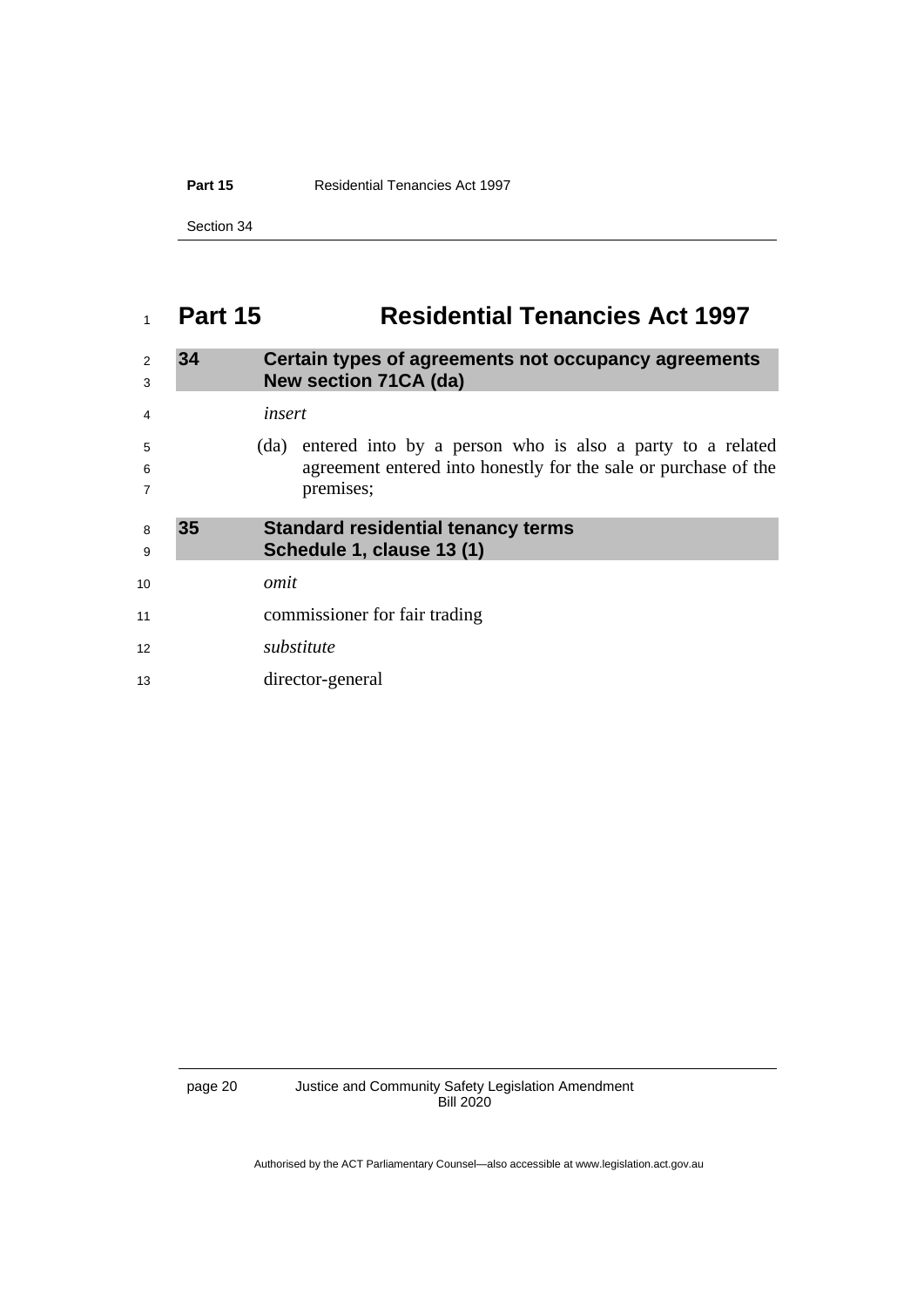Section 36

<span id="page-24-1"></span><span id="page-24-0"></span>

| 2                   | Part 16 | <b>Retirement Villages</b><br><b>Regulation 2013</b>                          |
|---------------------|---------|-------------------------------------------------------------------------------|
| 3                   | 36      | Sections 35, 36 and 37 headings                                               |
| $\overline{4}$      |         | substitute                                                                    |
| 5<br>6              | 35      | Matters to be dealt with in proposed annual budget—Act,<br>$s$ 159 (5) (a)    |
| $\overline{7}$<br>8 | 36      | Matters not to be financed by way of recurrent charges—<br>Act, s $159(5)(b)$ |
| 9<br>10             | 37      | Notice accompanying proposed annual budget-Act,<br>s 159 (6) (d)              |

Justice and Community Safety Legislation Amendment Bill 2020

page 21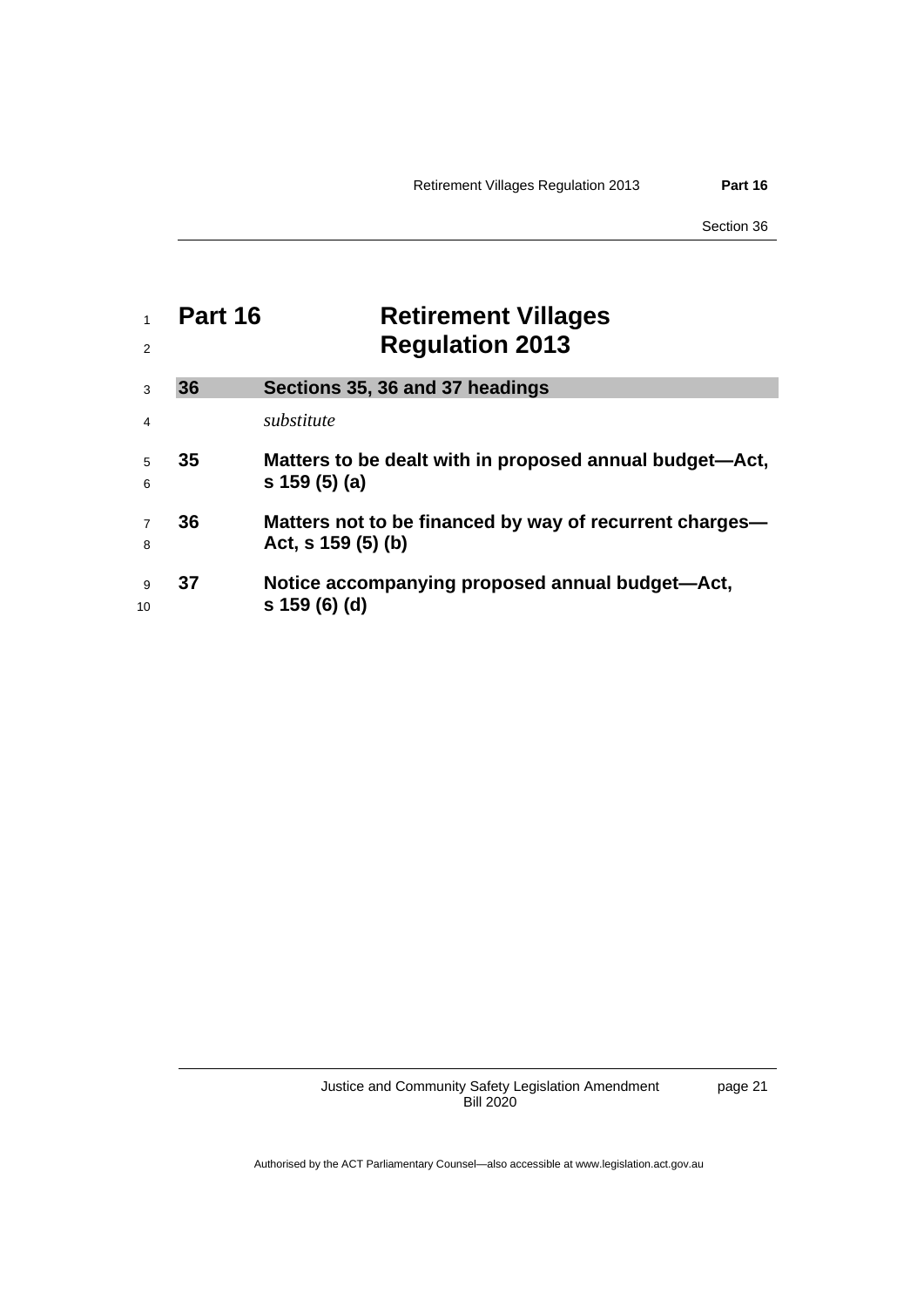Part 17 **Security Industry Regulation 2003** 

Section 37

## <span id="page-25-0"></span> **Part 17 Security Industry Regulation 2003**

<span id="page-25-1"></span>

| 3<br>$\overline{4}$ | 37 | <b>Exempt people-Act, s 9</b><br><b>Section 6 (1) (k)</b> |
|---------------------|----|-----------------------------------------------------------|
| 5                   |    | omit                                                      |
| 6                   |    | Casino Control Act 1988                                   |
| $\overline{7}$      |    | substitute                                                |
| 8                   |    | <i>Casino Control Act 2006</i>                            |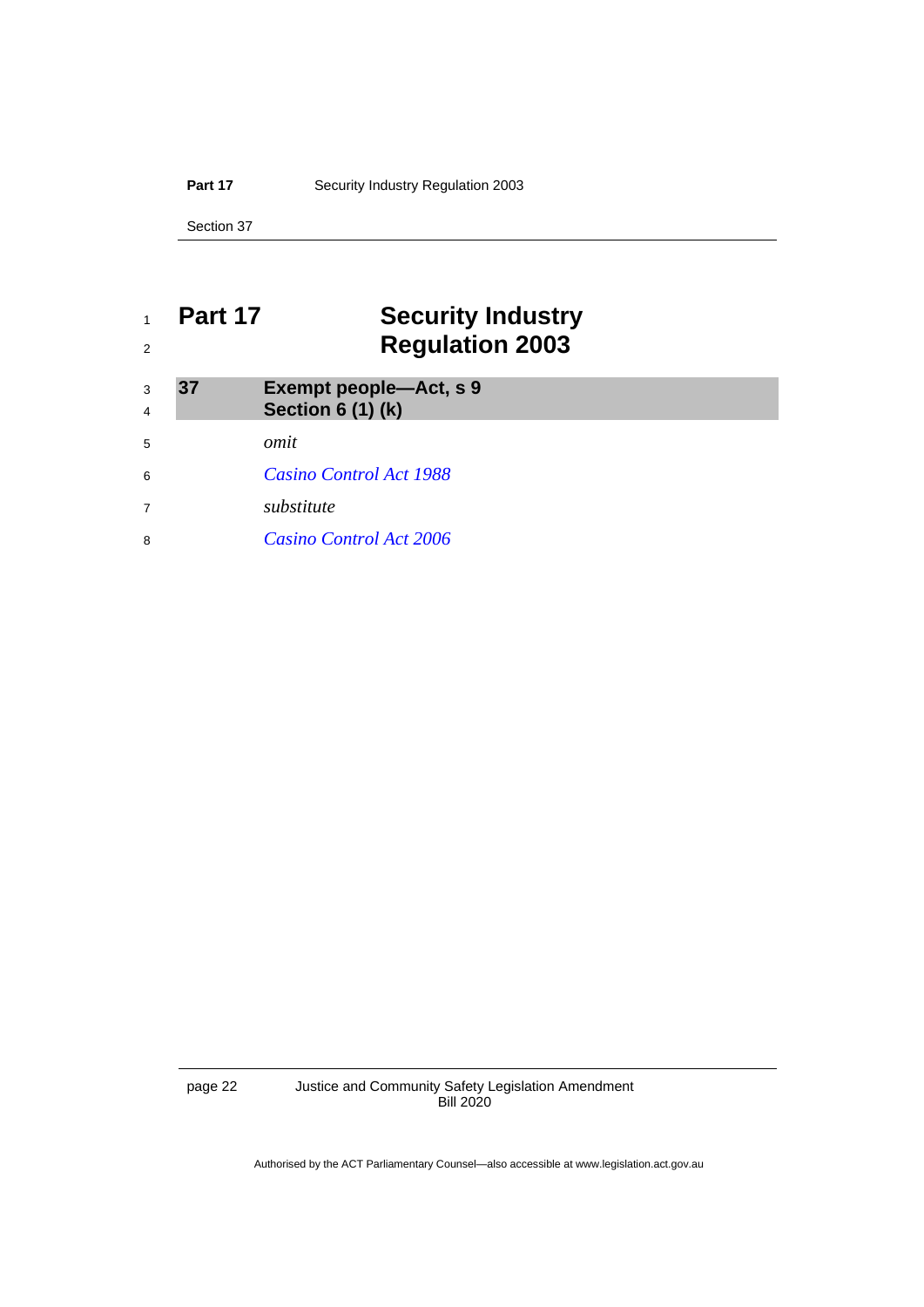<span id="page-26-1"></span><span id="page-26-0"></span>

| Part 18 | <b>Wills Act 1968</b> |
|---------|-----------------------|
|         |                       |

| 2                        | 38  | <b>Section 31C</b>                                                                                                                                                                                                                                        |  |
|--------------------------|-----|-----------------------------------------------------------------------------------------------------------------------------------------------------------------------------------------------------------------------------------------------------------|--|
| 3                        |     | substitute                                                                                                                                                                                                                                                |  |
| 4                        | 31C | Beneficiary not surviving deceased person                                                                                                                                                                                                                 |  |
| 5                        | (1) | This section applies if—                                                                                                                                                                                                                                  |  |
| 6                        |     | either-<br>(a)                                                                                                                                                                                                                                            |  |
| $\overline{7}$<br>8<br>9 |     | a deceased person, by will, devises or bequeaths property<br>(i)<br>to, appoints property in favour of, or gives the power to<br>appoint property to, a person; or                                                                                        |  |
| 10<br>11                 |     | a person is entitled to take an interest in the estate of a<br>(ii)<br>deceased person on intestacy; and                                                                                                                                                  |  |
| 12                       |     | the person does not survive the deceased person by 30 days.<br>(b)                                                                                                                                                                                        |  |
| 13<br>14<br>15<br>16     | (2) | The person is taken to have predeceased the deceased person and the<br>devise, bequest, appointment, power or entitlement lapses, unless the<br>contrary intention appears from the will, or from evidence admitted<br>under section 12B.                 |  |
| 17<br>18<br>19<br>20     | (3) | However, subsection (2) does not apply if the effect of the subsection<br>is that the deceased person's estate would pass to the Territory under<br>the Administration and Probate Act 1929, section 49CA (How<br>distribution to the Territory is made). |  |
| 21<br>22<br>23           | (4) | A general requirement or condition in a will that a beneficiary survive<br>the testator must not be taken to be an expression of a contrary<br>intention for this section.                                                                                |  |
| 24<br>25                 | (5) | For subsection $(1)$ (a) (ii), <i>person</i> includes a person conceived before,<br>but born after, the deceased person's death.                                                                                                                          |  |

Justice and Community Safety Legislation Amendment Bill 2020

page 23